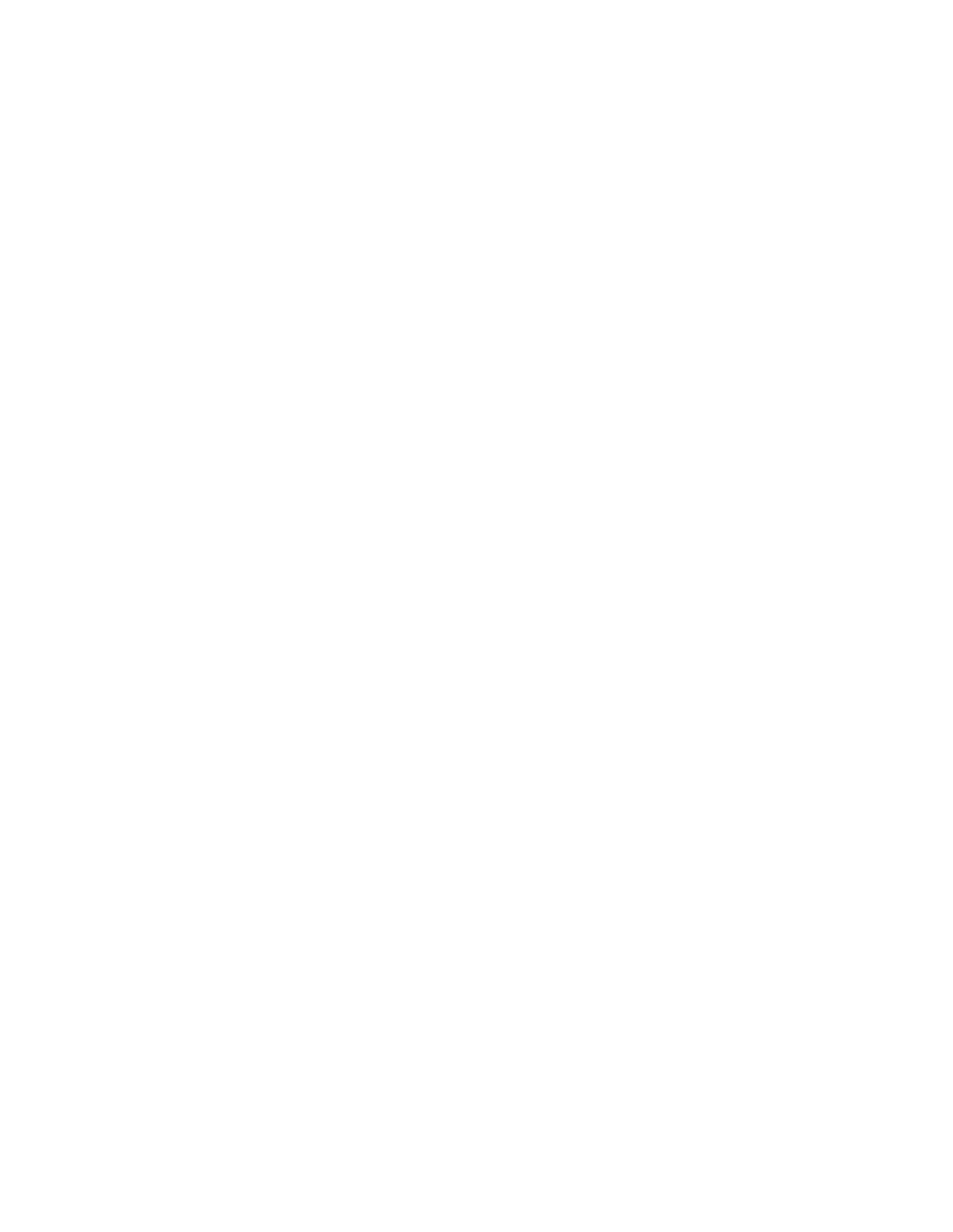## **TABLE OF CONTENTS**

|                                                                 | Page      |
|-----------------------------------------------------------------|-----------|
| <b>Independent Auditor's Report on the Financial Statements</b> | $1 - 2$   |
| <b>Financial Statements:</b>                                    |           |
| <b>Statements of Financial Position</b>                         | $3 - 4$   |
| <b>Statements of Activities</b>                                 | $5 - 6$   |
| <b>Statements of Functional Expenses</b>                        | $7 - 8$   |
| <b>Statements of Cash Flows</b>                                 |           |
| Notes to Financial Statements                                   | $10 - 20$ |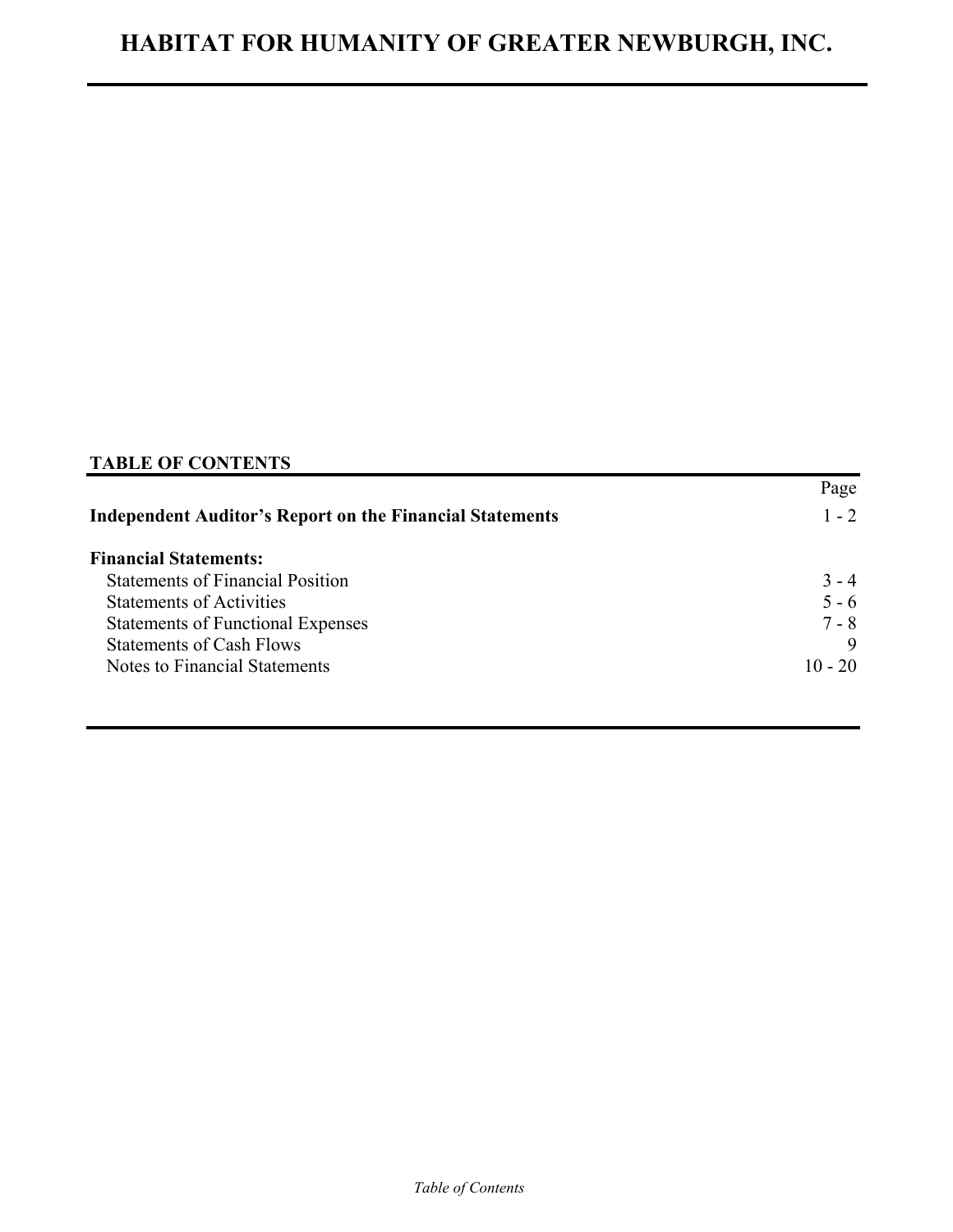

LIMITED LIABILITY PARTNERSHIP CERTIFIED PUBLIC ACCOUNTANTS **BUSINESS DEVELOPMENT CONSULTANTS** 

## **INDEPENDENT AUDITOR'S REPORT**

Board of Directors Habitat for Humanity of Greater Newburgh, Inc. 125 Washington Street Newburgh, NY 12550

#### **Report on the Financial Statements**

We have audited the accompanying financial statements of Habitat for Humanity of Greater Newburgh, Inc. (the "Organization"), a non-profit Organization, which comprise the statements of financial position as of June 30, 2021 and 2020, and the related statements of activities, functional expenses and cash flows for the years then ended, and the related notes to the financial statements.

#### **Management's Responsibility for the Financial Statements**

Management is responsible for the preparation and fair presentation of these financial statements in accordance with accounting principles generally accepted in the United States of America; this includes the design, implementation, and maintenance of internal controls relevant to the preparation and fair presentation of financial statements that are free from material misstatement, whether due to fraud or error.

#### **Auditor's Responsibility**

Our responsibility is to express an opinion on these financial statements based on our audits. We conducted our audits in accordance with auditing standards generally accepted in the United States of America. Those standards require that we plan and perform the audits to obtain reasonable assurance about whether the financial statements are free of material misstatement.

An audit involves performing procedures to obtain audit evidence about the amounts and disclosures in the financial statements. The procedures selected depend on the auditor's judgment, including the assessment of the risks of material misstatement of the financial statements, whether due to fraud or error. In making those risk assessments, the auditor considers internal control relevant to the entity's preparation and fair presentation of the financial statements in order to design audit procedures that are appropriate in the circumstances, but not for the purpose of expressing an opinion on the effectiveness of the entity's internal control. Accordingly, we express no such opinion. An audit also includes evaluating the appropriateness of accounting policies used and the reasonableness of significant accounting estimates made by management, as well as evaluating the overall presentation of the financial statements.

We believe that the audit evidence we have obtained is sufficient and appropriate to provide a basis for our audit opinion.

rbtcpas.com

11 Racquet Road Newburgh, NY 12550 T: (845) 567-9000 F: (845) 567-9228

2678 South Road, Suite 101 Poughkeepsie, NY 12601 T: (845) 485-5510 F: (845) 485-5547

P.O. Box 209 51 Sullivan Street Wurtsboro, NY 12790 T: (845) 888-5656 F: (845) 888-2789

340 Madison Avenue 19th Floor New York, NY 10173 T: (718) 772-0850 F: (718) 772-0851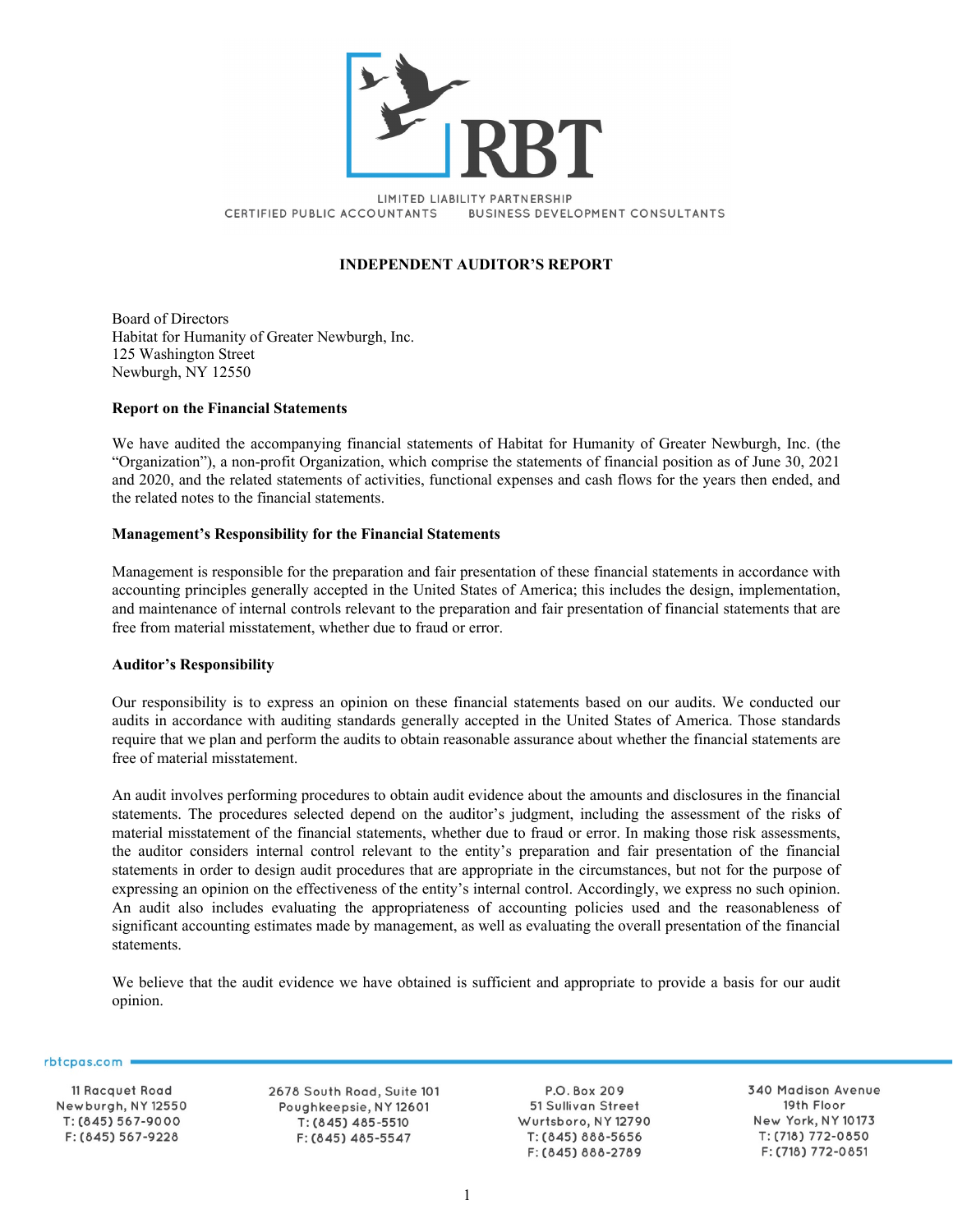#### **Opinion**

In our opinion, the financial statements referred to above present fairly, in all material respects, the financial position of the Organization as of June 30, 2021 and 2020, and the changes in its net assets and its cash flows for the years then ended, in conformity with accounting principles generally accepted in the United States of America.

#### **Emphasis of Matter**

As discussed in Note 26 to the financial statements, the spread of the global pandemic, coronavirus disease ("COVID-19"), has created economic uncertainty.

*RBT CPAs, LLP*

Newburgh, NY December 1, 2021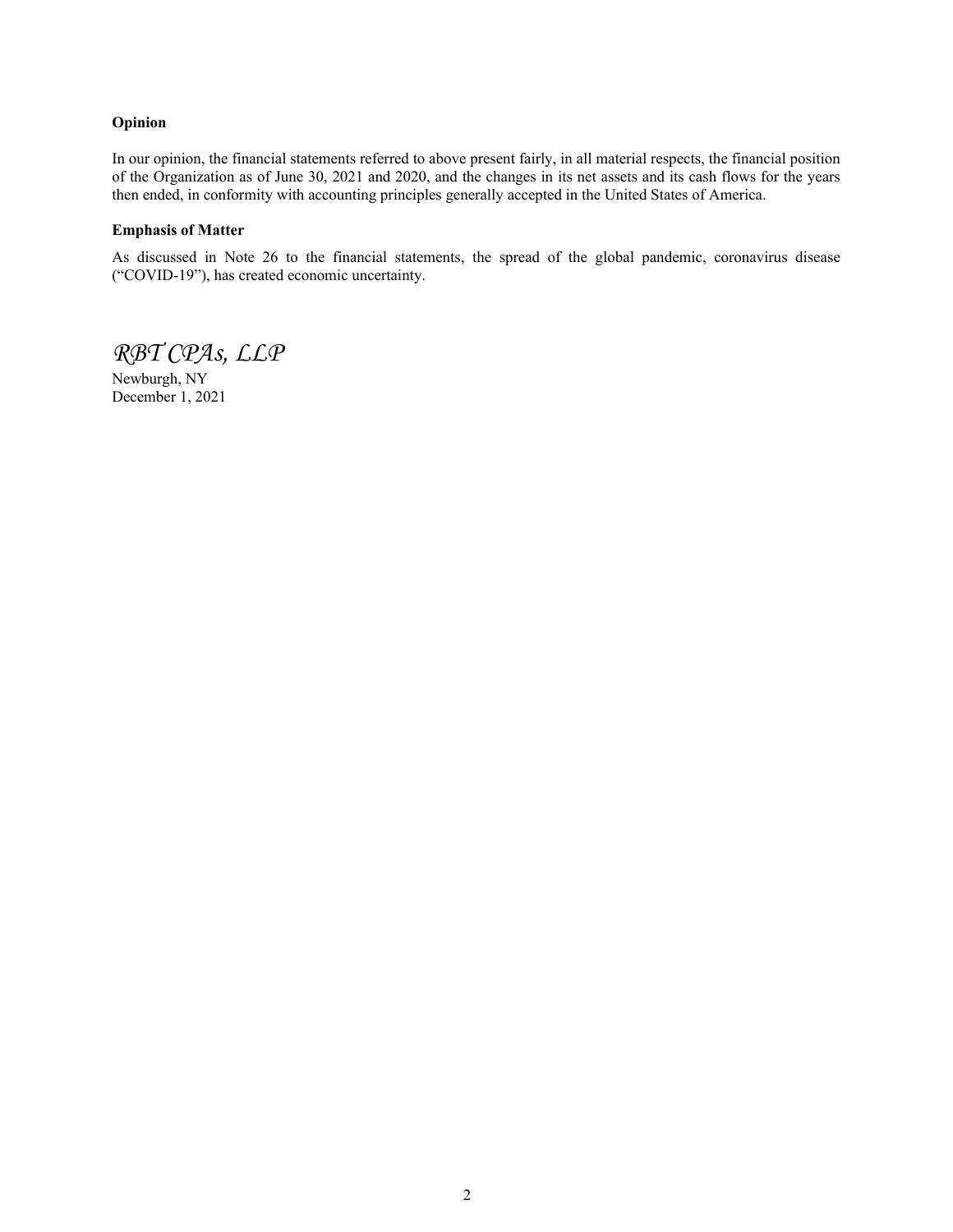| <b>STATEMENTS OF FINANCIAL POSITION</b>                     |    |           |    |                 |
|-------------------------------------------------------------|----|-----------|----|-----------------|
|                                                             |    |           |    | <b>RESTATED</b> |
| As of June 30                                               |    | 2021      |    | 2020            |
| <b>ASSETS</b>                                               |    |           |    |                 |
| <b>Current Assets:</b>                                      |    |           |    |                 |
| Cash and Cash Equivalents (Note 3)                          | \$ | 471,557   | \$ | 385,941         |
| Equity Securities (Note 4)                                  |    | 19,930    |    | 4,421           |
| Accounts Receivable (Note 6)                                |    | 92,884    |    | 236,098         |
| Pledges Receivable - Current                                |    | 170,753   |    | 152,141         |
| Inventory                                                   |    | 82,508    |    | 58,645          |
| Prepaid Expenses                                            |    | 33,180    |    | 35,699          |
| Current Portion of Mortgage Loans Receivable (Note 9)       |    | 135,813   |    | 140,037         |
| Construction in Progress (Note 7)                           |    | 863,698   |    | 1,018,441       |
| <b>Security Deposit</b>                                     |    | 8,000     |    | 8,000           |
|                                                             |    |           |    |                 |
| <b>Total Current Assets</b>                                 |    | 1,878,323 |    | 2,039,423       |
| Property and Equipment:                                     |    |           |    |                 |
| <b>Buildings</b>                                            |    | 1,474,717 |    | 1,474,717       |
| Machinery and Equipment                                     |    | 26,739    |    | 26,739          |
| Vehicles                                                    |    | 81,262    |    | 81,262          |
|                                                             |    | 1,582,718 |    | 1,582,718       |
| Less: Accumulated Depreciation                              |    | 661,643   |    | 622,463         |
|                                                             |    |           |    |                 |
| Total Property and Equipment                                |    | 921,075   |    | 960,255         |
| Other Assets:                                               |    |           |    |                 |
| Mortgage Loans Receivable - Net of Current Portion (Note 9) |    | 778,259   |    | 853,959         |
| Pledges Receivable - Net of Current Portion                 |    | 101,215   |    | 159,666         |
|                                                             |    |           |    |                 |
| <b>Total Other Assets</b>                                   |    | 879,474   |    | 1,013,625       |
| <b>Total Assets</b>                                         | S  | 3,678,872 | S  | 4,013,303       |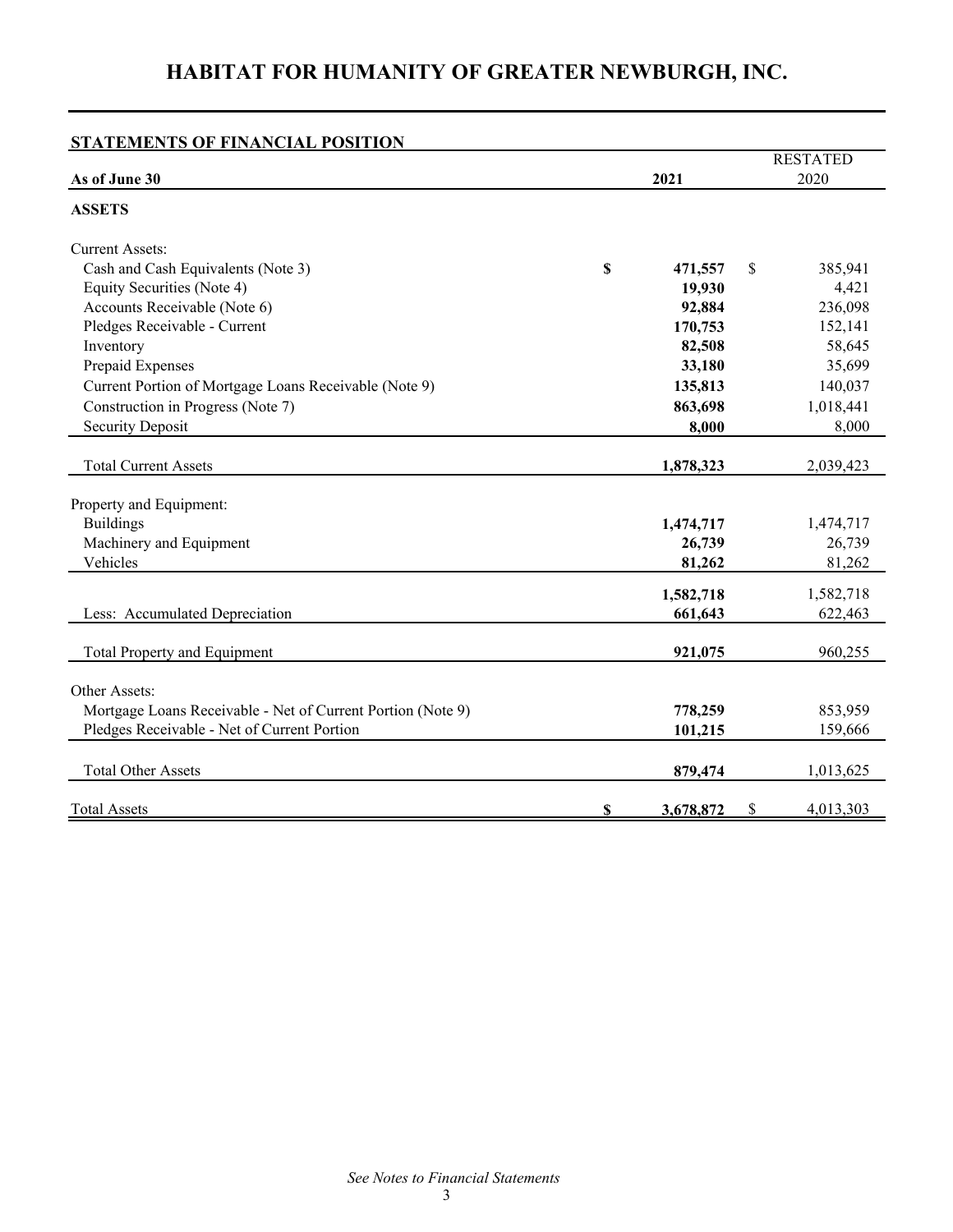## RESTATED **2021** 2020 **LIABILITIES AND NET ASSETS** Current Liabilities: Line of Credit (Note 10) **\$ -** \$ 300,000 Current Portion of Long-Term Debt (Note 11) **59,678** 135,719 Accounts Payable **46,774** 27,998 Deferred Revenue (Note 12) **222,655** 348,513 House Deposits **3,000** 7,500 Credit Card Payable **3,947** 3,859 Sales Tax Payable **4,400** 914 Refundable Advances (Note 13) **224,873** 224,873 Total Current Liabilities **565,327** 1,049,376 Long-Term Liabilities: Long-Term Debt - Net of Current Portion (Note 11) **385,242** 445,445 Paycheck Protection Program Loan (Note 14) **183,761** 189,450 Total Long- Term Liabilities **569,003** 634,895 Total Liabilites **1,134,330** 1,684,271 Net Assets: Without Donor Restrictions: Reserve for House Completion (Note 17) **1,473,929** 997,421 Undesignated **890,192** 1,170,945 With Donor Restrictions (Note 19) **180,421** 160,666 Total Net Assets **2,544,542** 2,329,032 Total Liabilities and Net Assets **\$ 3,678,872** \$ 4,013,303 **STATEMENTS OF FINANCIAL POSITION (CONTINUED)**

## **HABITAT FOR HUMANITY OF GREATER NEWBURGH, INC.**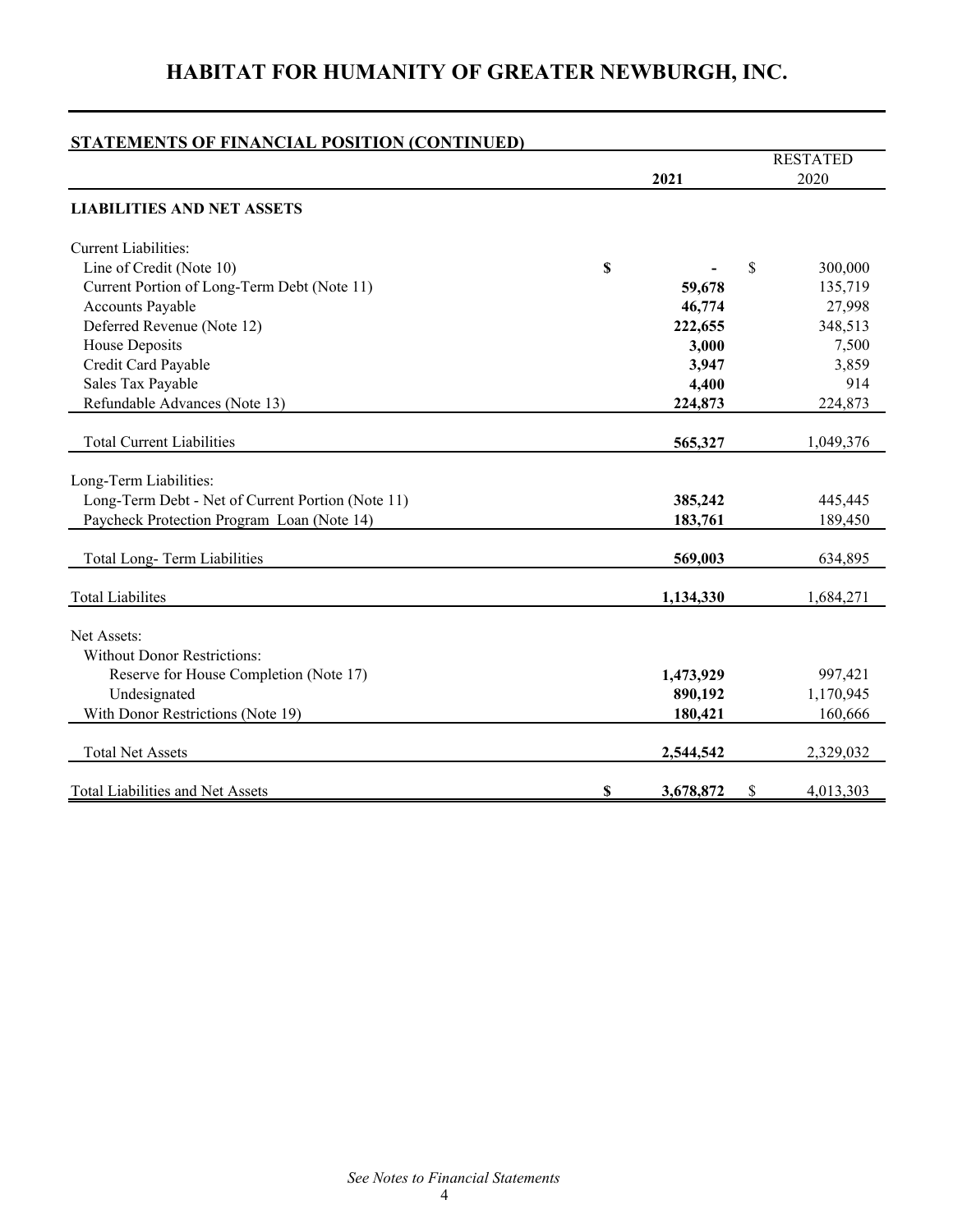## **STATEMENT OF ACTIVITIES**

| For the Year Ended June 30, 2021           |             | <b>Without Donor</b><br><b>Restrictions</b> |    | <b>With Donor</b><br><b>Restrictions</b> | <b>Total</b> |
|--------------------------------------------|-------------|---------------------------------------------|----|------------------------------------------|--------------|
| Revenues and Other Support:                |             |                                             |    |                                          |              |
| Contributions                              | $\mathbf S$ | 536,098                                     | \$ | \$                                       | 536,098      |
| Grants                                     |             | 108,500                                     |    | 160,300                                  | 268,800      |
| In-Kind Contributions                      |             | 515,562                                     |    |                                          | 515,562      |
| <b>ReStore Sales</b>                       |             | 443,507                                     |    |                                          | 443,507      |
| Transfers to Homeowners (Net of Discounts) |             | 545,754                                     |    |                                          | 545,754      |
| Mortgage Loan Discount Amortization        |             | 64,891                                      |    |                                          | 64,891       |
| Miscellaneous Income                       |             | 1,381                                       |    |                                          | 1,381        |
| PPP Loan Forgiveness (Note 14)             |             | 189,450                                     |    |                                          | 189,450      |
|                                            |             | 2,405,143                                   |    | 160,300                                  | 2,565,443    |
| Net Assets Released from Restrictions      |             | 140,545                                     |    | (140, 545)                               |              |
| Total Revenues, Gains, and Other Support   |             | 2,545,688                                   |    | 19,755                                   | 2,565,443    |
| Expenses and Losses:                       |             |                                             |    |                                          |              |
| ReStore                                    |             | 842,912                                     |    |                                          | 842,912      |
| Program                                    |             | 1,160,283                                   |    |                                          | 1,160,283    |
| Management and General                     |             | 133,348                                     |    |                                          | 133,348      |
| Fundraising                                |             | 196,254                                     |    |                                          | 196,254      |
| <b>Total Expenses</b>                      |             | 2,332,797                                   |    |                                          | 2,332,797    |
| Other Revenue/(Expense):                   |             |                                             |    |                                          |              |
| Net Investment Income                      |             | 2,740                                       |    |                                          | 2,740        |
| Rental Income                              |             | 6,920                                       |    |                                          | 6,920        |
| <b>Interest Expense</b>                    |             | (26,796)                                    |    |                                          | (26,796)     |
| <b>Total Other Expense</b>                 |             | (17, 136)                                   |    |                                          | (17, 136)    |
| Change in Net Assets                       |             | 195,755                                     |    | 19,755                                   | 215,510      |
| Net Assets - Beginning                     |             | 2,168,366                                   |    | 160,666                                  | 2,329,032    |
| Net Assets - Ending                        | S           | 2,364,121                                   | S  | 180,421<br>S                             | 2,544,542    |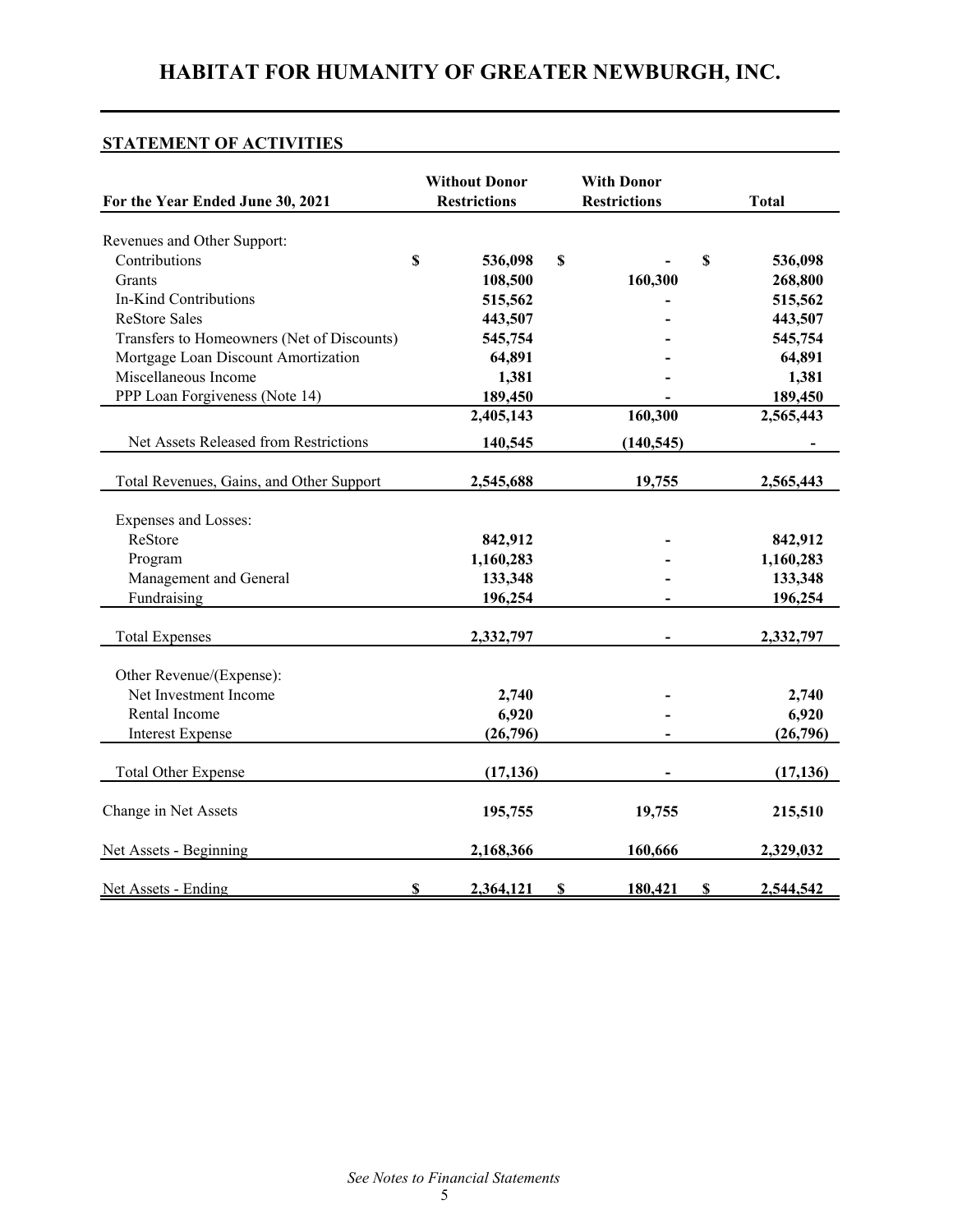| <b>STATEMENT OF ACTIVITIES</b>                  |                                             | <b>RESTATED</b>                          |              |
|-------------------------------------------------|---------------------------------------------|------------------------------------------|--------------|
| For the Year Ended June 30, 2020                | <b>Without Donor</b><br><b>Restrictions</b> | <b>With Donor</b><br><b>Restrictions</b> | <b>Total</b> |
| Revenues and Other Support:                     |                                             |                                          |              |
| Contributions                                   | \$<br>622,996                               | \$<br>\$                                 | 622,996      |
| Grants                                          | 137,200                                     |                                          | 137,200      |
| In-Kind Contributions                           | 472,120                                     |                                          | 472,120      |
| <b>ReStore Sales</b>                            | 462,627                                     |                                          | 462,627      |
| Neighborhood Revitalization                     | 9,300                                       |                                          | 9,300        |
| Transfers to Homeowners (Net of Discounts)      | 303,280                                     |                                          | 303,280      |
| Mortgage Loan Discount Amortization             | 63,508                                      |                                          | 63,508       |
| Miscellaneous Income                            | 18,716                                      |                                          | 18,716       |
|                                                 | 2,089,747                                   |                                          | 2,089,747    |
| Net Assets Released From Restrictions           | 4,647                                       | (4, 647)                                 |              |
| Total Revenues, Gains, and Other Support        | 2,094,394                                   | (4, 647)                                 | 2,089,747    |
| Expenses and Losses:                            |                                             |                                          |              |
| ReStore                                         | 885,018                                     |                                          | 885,018      |
| Program                                         | 1,078,756                                   |                                          | 1,078,756    |
| Management and General                          | 182,317                                     |                                          | 182,317      |
| Fundraising                                     | 166,039                                     |                                          | 166,039      |
| <b>Total Expenses</b>                           | 2,312,130                                   |                                          | 2,312,130    |
| Other Revenue/(Expense):                        |                                             |                                          |              |
| Interest Income                                 | (721)                                       |                                          | (721)        |
| Rental Income                                   | 4,615                                       |                                          | 4,615        |
| <b>Interest Expense</b>                         | (34, 385)                                   |                                          | (34, 385)    |
| <b>Total Other Expense</b>                      | (30, 491)                                   |                                          | (30, 491)    |
| Change in Net Assets                            | (248, 227)                                  | (4,647)                                  | (252, 874)   |
| Net Assets - Beginning - as Previously Reported | 2,500,173                                   |                                          | 2,500,173    |
| Prior Period Adjustments (Notes 23 & 24)        | (83, 580)                                   | 165,313                                  | 81,733       |
| Net Assets - Beginning - Restated               | 2,416,593                                   | 165,313                                  | 2,581,906    |
| Net Assets - Ending                             | \$<br>2,168,366                             | \$<br>160,666<br>\$                      | 2,329,032    |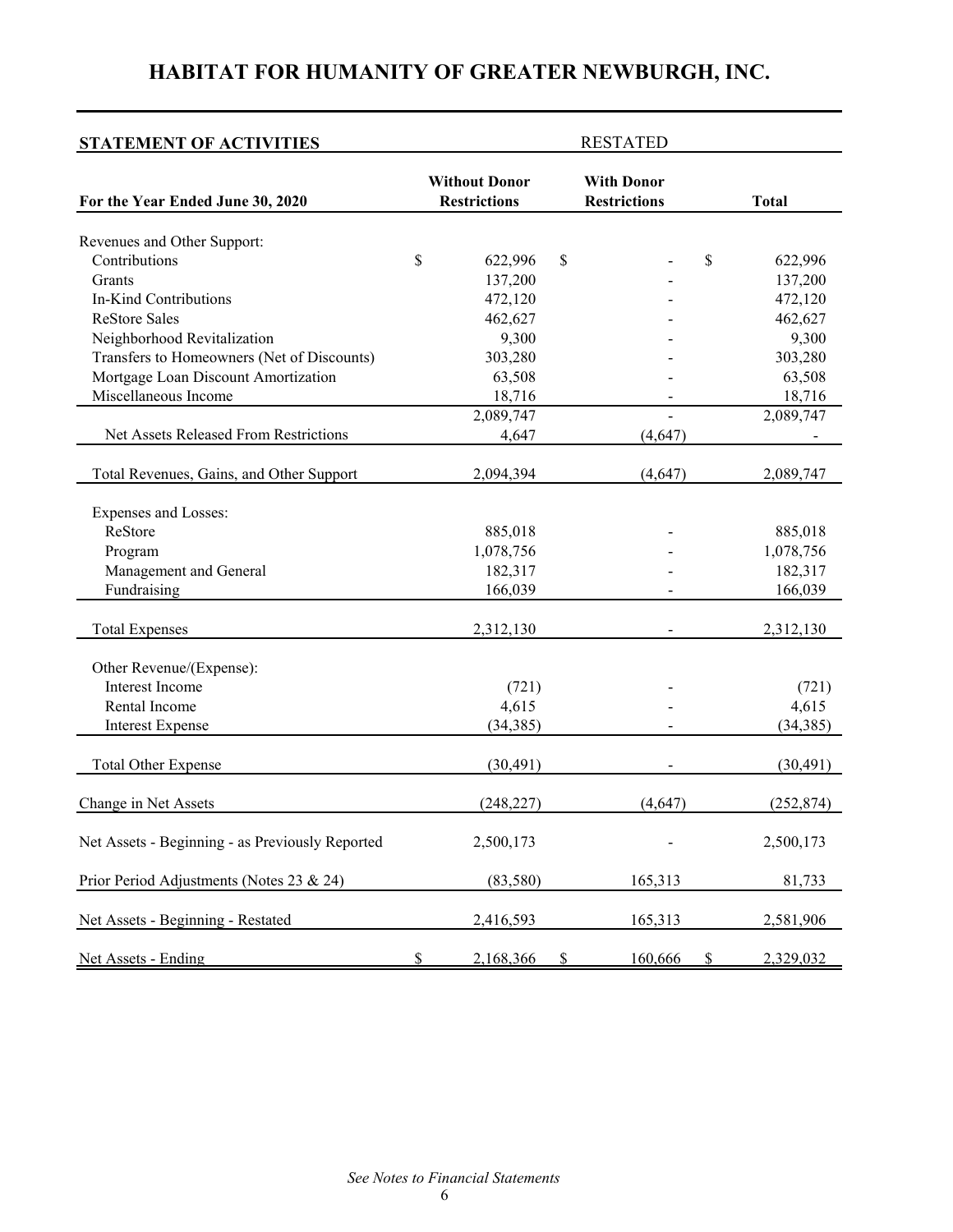## **STATEMENT OF FUNCTIONAL EXPENSES**

|                                           |              |                | Management |             |             |             | <b>Total</b> |             |                           |                 |
|-------------------------------------------|--------------|----------------|------------|-------------|-------------|-------------|--------------|-------------|---------------------------|-----------------|
| For the Year Ended June 30, 2021          |              | <b>ReStore</b> |            | Program     |             | and General |              | Fundraising |                           | <b>Expenses</b> |
|                                           |              |                |            |             |             |             |              |             |                           |                 |
| Payroll                                   | $\bf{B}$     | \$<br>168,506  | \$         | 352,613     | $\mathbf S$ | 91,017      | S            | 97,788      | $\boldsymbol{\mathsf{S}}$ | 709,924         |
| <b>Employee Benefits</b>                  | $\bf{B}$     | 42,196         |            | 73,337      |             | 15,652      |              | 19,037      |                           | 150,222         |
| Payroll Tax Expense                       | $\bf{B}$     | 14,079         |            | 30,854      |             | 7,880       |              | 8,257       |                           | 61,070          |
| Compensation and Related Expenses         |              | 224,781        |            | 456,804     |             | 114,549     |              | 125,082     |                           | 921,216         |
| <b>Building Materials and Supplies</b>    | $\mathbf{A}$ | 443,588        |            | 508,553     |             | 376         |              |             |                           | 952,517         |
| Communications                            | $\mathbf D$  |                |            | 1,806       |             | 374         |              | 146         |                           | 2,326           |
| Professional Fees                         | $\mathbf{A}$ |                |            | 21,375      |             |             |              |             |                           | 21,375          |
| Advertising                               | $\mathbf{A}$ | 2,811          |            | 500         |             |             |              |             |                           | 3,311           |
| <b>Bank Charges</b>                       | A            | 7,510          |            |             |             | 1,655       |              | 5,613       |                           | 14,778          |
| <b>Family Services</b>                    | A            |                |            | 1,121       |             |             |              |             |                           | 1,121           |
| Dues and Subscriptions                    | $\mathbf{D}$ |                |            | 16,554      |             | 133         |              | 8,855       |                           | 25,542          |
| Travel                                    | E            | 153            |            | 997         |             | 2,004       |              |             |                           | 3,154           |
| Home Warranty Repairs                     | $\mathbf{A}$ |                |            | 849         |             |             |              |             |                           | 849             |
| Utilities                                 | D            | 14,951         |            | 19,032      |             | 2,379       |              | 2,379       |                           | 38,741          |
| Insurance                                 | D            | 1,649          |            | 19,484      |             | 2,435       |              | 2,435       |                           | 26,003          |
| Office Expense                            | $\bf{E}$     | 15,032         |            | 25,845      |             | 7,991       |              | 3,231       |                           | 52,099          |
| Development                               | $\mathbf{A}$ |                |            |             |             |             |              | 10,258      |                           | 10,258          |
| <b>Volunteer Services</b>                 | $\mathbf A$  | 237            |            | 4,165       |             |             |              |             |                           | 4,402           |
| Rent                                      | $\mathbf{A}$ | 87,783         |            |             |             |             |              |             |                           | 87,783          |
| Americorps                                | $\mathbf{A}$ |                |            | 24,631      |             |             |              |             |                           | 24,631          |
| Tithe to HFHI                             | $\mathbf A$  |                |            | 30,680      |             |             |              |             |                           | 30,680          |
| Vehicle Expense                           | $\mathbf{A}$ | 8,272          |            | 10,799      |             |             |              |             |                           | 19,071          |
| Repairs and Maintenance                   | D            | 3,814          |            | 6,137       |             | 767         |              | 767         |                           | 11,485          |
| <b>Event Expense</b>                      | $\mathbf A$  |                |            | 241         |             |             |              | 36,803      |                           | 37,044          |
| Neighborhood Revitalization Initiative    | $\mathbf A$  |                |            | 5,231       |             |             |              |             |                           | 5,231           |
| <b>Total Expenses Before Depreciation</b> |              | 810,581        |            | 1,154,804   |             | 132,663     |              | 195,569     |                           | 2,293,617       |
| Depreciation                              | D            | 32,331         |            | 5,479       |             | 685         |              | 685         |                           | 39,180          |
| <b>Total Expenses</b>                     |              | 842,912        |            | \$1,160,283 |             | 133,348     |              | 196,254     |                           | \$2,332,797     |

**Method of Allocation:** 

- **A** Direct Expenses
- **B** Estimated Time and Effort
- **C** Historical Average Based Percentages
- **D** Combination of A and C
- **E** Combination of A, B, and C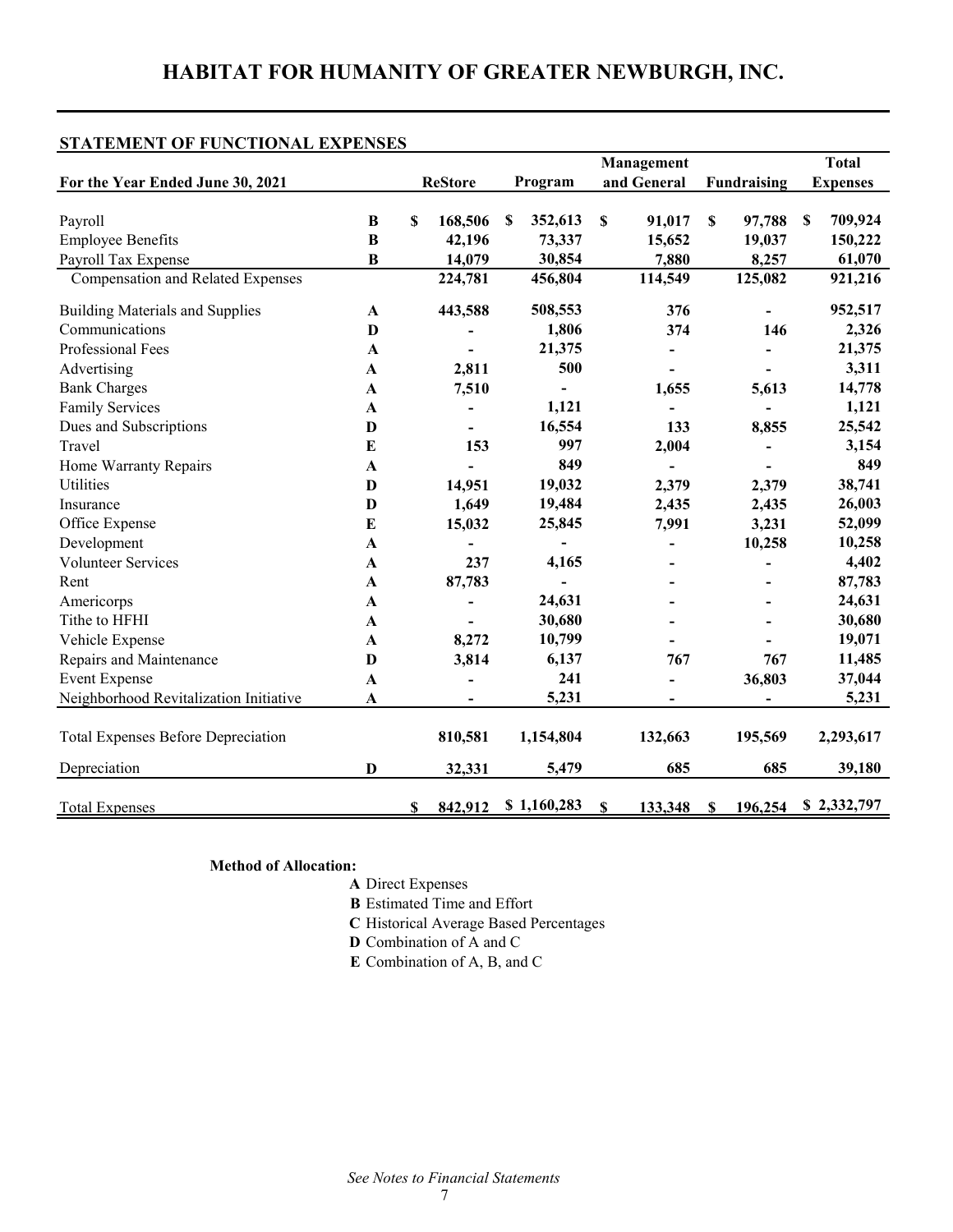## **STATEMENT OF FUNCTIONAL EXPENSES**

| Program<br>176,323<br>397,547<br>S | and General                                                                                                                                                                                           | Fundraising                                      | <b>Expenses</b>                                                   |
|------------------------------------|-------------------------------------------------------------------------------------------------------------------------------------------------------------------------------------------------------|--------------------------------------------------|-------------------------------------------------------------------|
|                                    |                                                                                                                                                                                                       |                                                  |                                                                   |
|                                    |                                                                                                                                                                                                       |                                                  |                                                                   |
|                                    | \$<br>86,366                                                                                                                                                                                          | \$<br>87,210                                     | 747,446<br>\$                                                     |
|                                    |                                                                                                                                                                                                       |                                                  | 211,912                                                           |
|                                    |                                                                                                                                                                                                       |                                                  | 60,917                                                            |
|                                    |                                                                                                                                                                                                       |                                                  | 1,020,275                                                         |
| 340,951                            |                                                                                                                                                                                                       |                                                  | 803,901                                                           |
| 3,955                              | 58                                                                                                                                                                                                    | 378                                              | 4,977                                                             |
| 2,152                              | 14,000                                                                                                                                                                                                |                                                  | 16,152                                                            |
| 500                                |                                                                                                                                                                                                       |                                                  | 500                                                               |
|                                    | 8,633                                                                                                                                                                                                 |                                                  | 14,859                                                            |
| 5,791                              | $\overline{a}$                                                                                                                                                                                        |                                                  | 5,791                                                             |
| 16,776                             | 304                                                                                                                                                                                                   | 7,005                                            | 24,085                                                            |
| 4,232                              | 530                                                                                                                                                                                                   | 530                                              | 6,445                                                             |
| 4,078                              |                                                                                                                                                                                                       |                                                  | 4,078                                                             |
| 19,564                             | 2,302                                                                                                                                                                                                 | 1,151                                            | 35,750                                                            |
| 20,009                             | 2,501                                                                                                                                                                                                 | 2,501                                            | 26,585                                                            |
| 30,397                             | 1,788                                                                                                                                                                                                 | 3,576                                            | 47,917                                                            |
| 1,153                              |                                                                                                                                                                                                       | 11,897                                           | 13,050                                                            |
| 5,815                              |                                                                                                                                                                                                       |                                                  | 5,815                                                             |
| $\blacksquare$                     |                                                                                                                                                                                                       |                                                  | 87,480                                                            |
| 31,352                             |                                                                                                                                                                                                       |                                                  | 31,352                                                            |
| 24,948                             |                                                                                                                                                                                                       |                                                  | 24,948                                                            |
| 8,780                              |                                                                                                                                                                                                       |                                                  | 16,783                                                            |
| 5,542                              | 693                                                                                                                                                                                                   | 693                                              | 9,030                                                             |
| 687                                |                                                                                                                                                                                                       | 23,222                                           | 23,909                                                            |
| 13,498                             |                                                                                                                                                                                                       |                                                  | 13,498                                                            |
|                                    |                                                                                                                                                                                                       |                                                  |                                                                   |
|                                    |                                                                                                                                                                                                       |                                                  | 2,237,180                                                         |
|                                    | 42,619                                                                                                                                                                                                |                                                  | 74,950                                                            |
| \$1,078,756                        | \$                                                                                                                                                                                                    |                                                  | \$2,312,130                                                       |
|                                    | 67,528<br>108,399<br>13,873<br>32,630<br>257,724<br>538,576<br>462,950<br>586<br>6,226<br>1,153<br>12,733<br>1,574<br>12,156<br>87,480<br>8,003<br>2,102<br>852,687<br>1,078,756<br>32,331<br>885,018 | 15,379<br>7,144<br>108,889<br>139,698<br>182,317 | 20,606<br>7,270<br>115,086<br>166,039<br>166,039<br><sup>\$</sup> |

## **Method of Allocation:**

- **A** Direct Expenses
- **B** Estimated Time and Effort
- **C** Historical Average Based Percentages
- **D** Combination of A and C
- **E** Combination of A, B, and C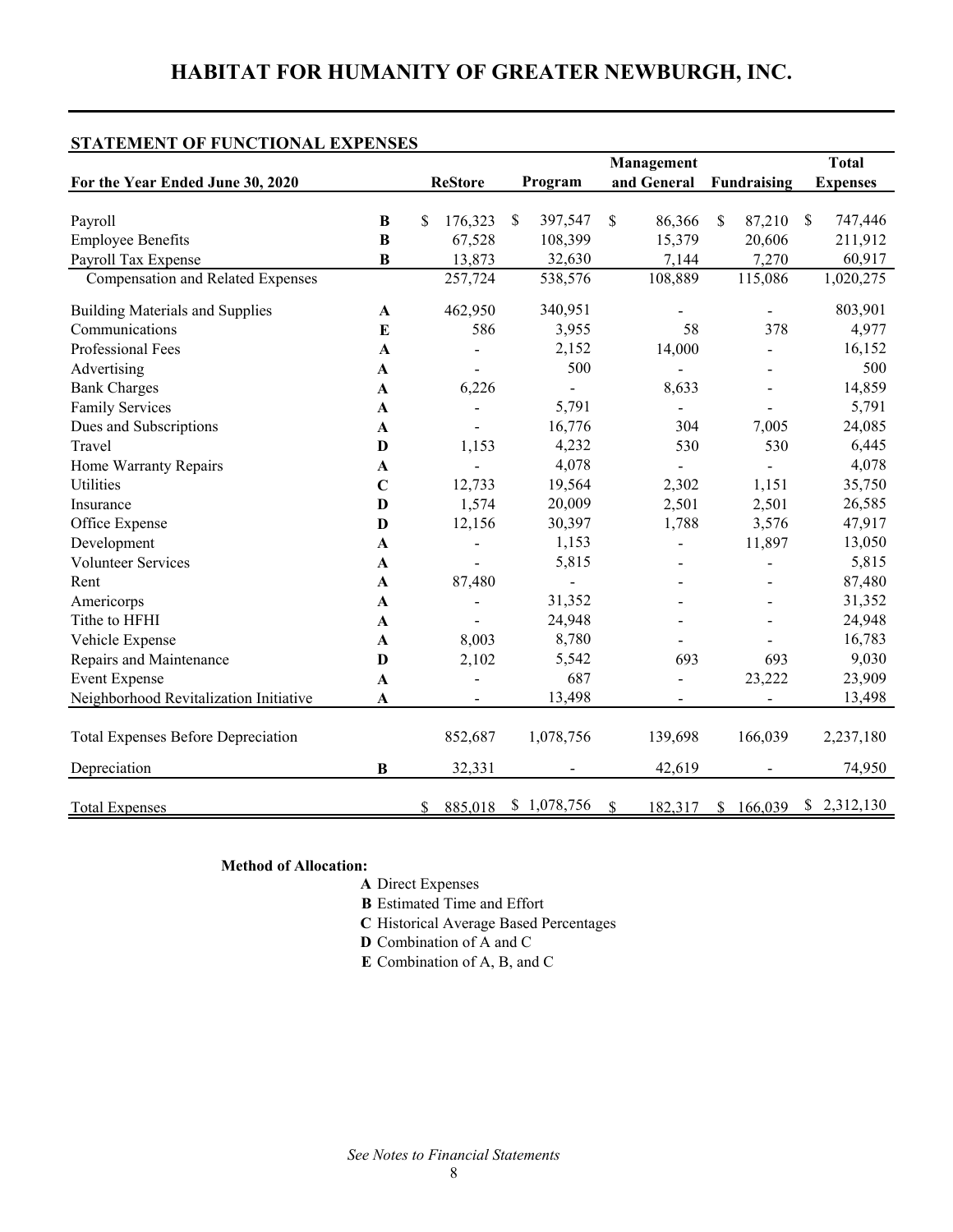## **STATEMENTS OF CASH FLOWS**

| For the Years Ended December 31                                                                          |                           | 2021                    | 2020                    |
|----------------------------------------------------------------------------------------------------------|---------------------------|-------------------------|-------------------------|
| Cash Flows from Operating Activities:<br>Change in Net Assets                                            | \$                        | 215,510<br>\$           | (252, 874)              |
| Adjustments to Reconcile Change in Net Assets to Net Cash<br>Provided by/(Used in) Operating Activities: |                           |                         |                         |
| Depreciation                                                                                             |                           | 39,180                  | 74,950                  |
| Unrealized (Gain)/Loss<br><b>Donated Securities</b>                                                      |                           | (2,374)<br>(13, 135)    | 1,032                   |
| Mortgage Note Discount Amortization                                                                      |                           | (64,891)                | (63,508)                |
| Forgiveness of Paycheck Protection Program Loan                                                          |                           | (189, 450)              |                         |
| Change in Working Capital Components:<br>(Increase)/Decrease in Accounts Receivable                      |                           | 143,214                 | (175, 739)              |
| (Increase)/Decrease in Pledges Receivable                                                                |                           | 39,839                  | 63,323                  |
| (Increase)/Decrease in Inventory<br>(Increase)/Decrease in Prepaid Expenses                              |                           | (23, 863)<br>2,519      | 22,088<br>5,223         |
| (Increase)/Decrease in Non-Interest Bearing Mortgage Loans                                               |                           | 144,815                 | 126,739                 |
| (Increase)/Decrease in Construction in Progress<br>Increase/(Decrease) in Accounts Payable               |                           | 154,743<br>18,776       | (214, 832)<br>(87, 830) |
| Increase/(Decrease) in House Deposits                                                                    |                           | (4,500)                 | 2,250                   |
| Increase/(Decrease) in Credit Card Payable<br>Increase/(Decrease) in Sales Tax Payable                   |                           | 88<br>3,486             |                         |
| Increase/(Decrease) in Deferred Revenue                                                                  |                           | (125, 858)              | 97,068                  |
| <b>Total Adjustments</b>                                                                                 |                           | 122,589                 | (149, 236)              |
| <b>Net Cash Provided by/(Used in) Operating Activities</b>                                               |                           | 338,099                 | (402, 110)              |
| Cash Flows from Financing Activities:                                                                    |                           |                         |                         |
| Proceeds from Line of Credit                                                                             |                           |                         | 300,000                 |
| Repayment of Line of Credit<br>Principal Payments on Long Term Debt                                      |                           | (300,000)<br>(136, 244) | (128, 935)              |
| Paycheck Protection Program Loan Proceeds                                                                |                           | 183,761                 | 189,450                 |
| <b>Net Cash Provided by/(Used in) Financing Activities</b>                                               |                           | (252, 483)              | 360,515                 |
| Net Increase/(Decrease) in Cash and Cash Equivalents                                                     |                           | 85,616                  | (41, 595)               |
| Cash and Cash Equivalents - Beginning                                                                    |                           | 385,941                 | 427,536                 |
| Cash and Cash Equivalents - Ending                                                                       | $\boldsymbol{\mathsf{S}}$ | 471,557<br>\$           | 385,941                 |
| <b>Suplemental Disclosures</b>                                                                           |                           |                         |                         |
| Cash Paid for Interest                                                                                   | \$                        | 26,796<br>\$            | 34,385                  |

Non-Cash Transactions

 Donated securities were recevied by the organization and transferred into existing equity security accounts totaling \$13,135 for the year ended June 30, 2021.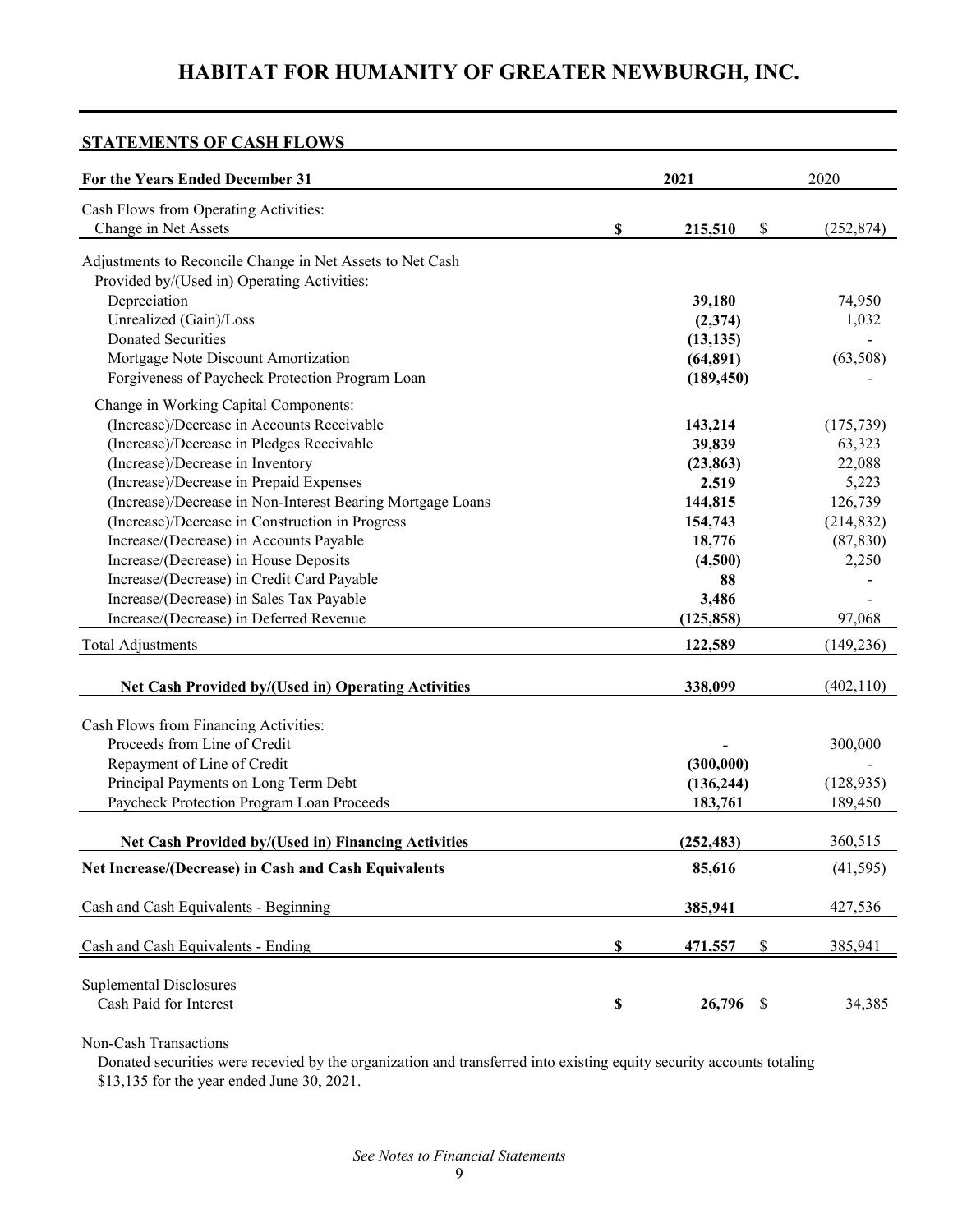## **NOTES TO FINANCIAL STATEMENTS**

### **1. Nature of Business:**

Habitat for Humanity of Greater Newburgh, Inc. (the "Organization") is a New York not-for-profit organization exempt from federal income taxes under Section  $501(c)(3)$  of the Internal Revenue Code ("IRC"). The Organization was incorporated on July 27, 1999. The Organization is an affiliate of Habitat for Humanity International, Inc. ("HFHI"), a nondenominational Christian non-profit organization whose purpose is to create decent, affordable housing for those in need, and to make decent shelter a matter of conscience with people everywhere. Although Habitat International assists with information resources, training, publications, payer support, and in other ways, the Organization is primarily and directly responsible for its own operations. The geographic area of the Organization encompasses Eastern Orange County. Presently, the Organization is rebuilding homes in the City of Newburgh.

## **2. Summary of Significant Accounting Policies:**

## **Basis of Accounting**

The Organization uses the accrual method of accounting which recognizes income when it is earned and expenses as they are incurred.

#### **Pervasiveness of Estimates**

The preparation of financial statements in conformity with accounting principles generally accepted in the United States of America requires management to make estimates and assumptions that affect the reported amounts of assets and liabilities and disclosure of contingent assets and liabilities at the date of the financial statements and the reported amounts of revenues and expenses during the reporting period. Actual results could differ from those estimates.

#### **Restricted Assets**

The Organization reports gifts of cash and other assets as restricted support if they are received with donor stipulations that limit the use of the donated assets. When a donor restriction expires, that is, when a stipulated time restriction ends or purpose restriction is accomplished, net assets with donor restrictions are reclassified to net assets without donor restrictions and reported in the statement of activities as net assets released from restrictions.

#### **Functional Allocation of Expenses**

The cost of providing various programs and supporting services has been summarized on a functional basis in the statements of functional expenses. Accordingly, certain costs have been allocated among the programs and supporting services in reasonable ratios determined by management. The methods of these allocations are disclosed on the statements of functional expenses.

#### **Fair Value of Financial Instruments**

The carrying amounts of financial instruments, including cash equivalents, receivables, payables, and short-term borrowings arising in the ordinary course of business, approximate fair value due to the short maturity of these instruments. The carrying amount of long-term debt approximates fair value because the interest rates fluctuate with market interest rates or the fixed rates are based on current rates offered to the Organization for debt with similar term and maturities.

The fair value of the Organization's investments represents the estimated amount the Organization would receive if it were to sell the investments. See Note 5 for additional disclosures on the fair value of the investments.

#### **Subsequent Events**

Management has evaluated subsequent events from June 30, 2021 through December 1, 2021, the date on which the financial statements were available to be issued.

#### **Cash and Cash Equivalents**

The Organization considers all cash accounts, which are not subject to withdrawal restrictions or penalties, and all highly liquid debt instruments purchased with maturities of three months or less to be cash equivalents.

### **Equity Securities**

Equity securities are stated at fair value and unrealized holding gains and losses are included in the change of net assets.

#### **Accounts Receivable**

The Organization provides for bad debts using the reserve method; however, accounts receivable are already shown at their net realizable value after any necessary write-offs. The allowance for doubtful accounts is based on specifically identified amounts that the Organization believes to be uncollectible. Management had determined that no allowance for doubtful accounts was necessary as of June 30, 2021 and 2020.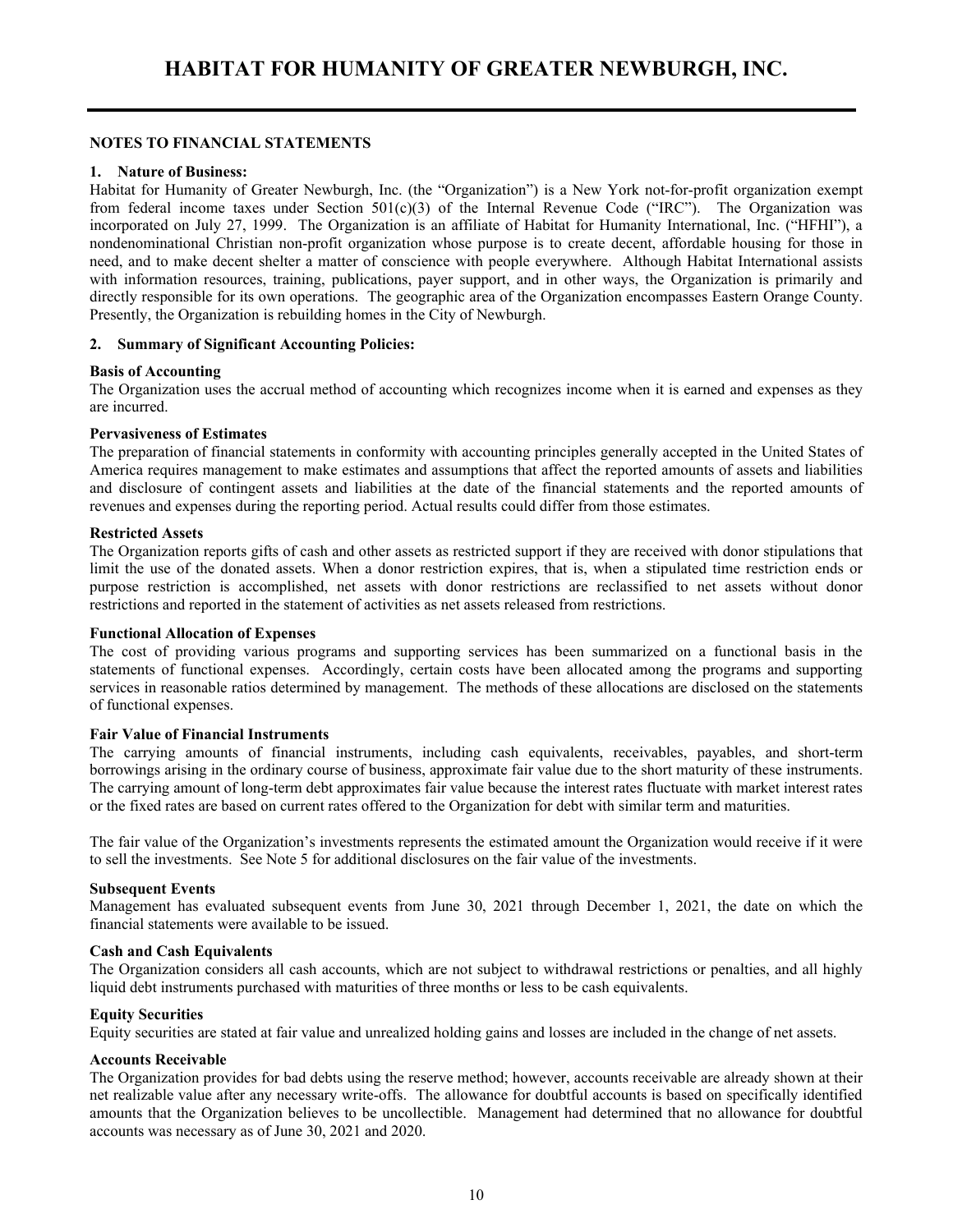#### **2. Summary of Significant Accounting Policies (continued):**

#### **Inventory**

Inventory consists of home goods that are donated to the Organization and resold at the ReStore (the Organization's thrift store). Inventory is stated at the lower of cost (specific identification) or net realizable value.

#### **Fixed Assets**

Depreciation of property and equipment is computed using the straight-line method over the estimated useful life of the asset, ranging from 3 to 39 years. The Organization's capitalization policy is to capitalize assets with a useful life greater than one year and \$5,000.

#### **Compensated Absences**

Employees of the Organization are generally entitled to paid vacation depending on length of service and other factors. It is impractical to estimate the amount of compensation to accrue for future absences. Therefore, no accrual for unused vacation days is provided at the balance sheet date. The Organization's policy is to recognize the costs of compensated absences when the employees are paid for such absences.

#### **Deferred Revenue**

Deferred revenue represents payments received in advance of services being provided or obligations being met. All amounts received in advance are deferred until services are rendered.

#### **Advertising**

Advertising expenses are charged against income as incurred. Advertising costs for the years ended June 30, 2021 and 2020 were \$3,311 and \$500, respectively.

#### **Recent Accounting Standards**

In May 2014, the FASB issued Accounting Standards Update ("ASU") No. 2014-09, "Revenue from Contracts with Customers ("Topic 606"). Topic 606 supersedes the revenue recognition requirements in "Revenue Recognition (Topic 605)" and requires entities to recognize revenue when control of the promised goods or services is transferred to customers at an amount that reflects the consideration to which the entity expects to be entitled in exchange for those goods or services. The Organization adopted Topic 606 as of July 1, 2020.

#### **Revenue Recognition**

The Organization derives approximately 61% of its revenue from non-exchange contracts. Approximately 39% of the Organization's revenue is derived from exchange contracts recognized at a point in time.

Non-exchange revenue is recognized in the period set forth in the grant or contract. Donations are recognized when they are received and restricted if donor restrictions exist.

#### **Customer Types**

The customers for transactions for revenue recognized at a point in time consist of home buyers and ReStore customers and special events attendees.

Revenue from grants and contributions is received from federal, state and local sources, as well as private foundations and donors.

#### **Performance Obligations**

A performance obligation is a promise in a contract to transfer a distinct good or service to the customer and is the unit of account in Topic 606. A contract's transaction price is allocated to each distinct performance obligation and recognized as revenue when, or as, the performance obligation is satisfied.

The Organization's performance obligations include providing move-in ready single-family homes and providing antique, new and gently used building materials, furniture, housewares, and kitchen appliances for purchase at the ReStore location in Newburgh, New York.

#### **Transaction Price**

The transaction price of a contract is comprised of the following: (1) fixed cash consideration due from the customer; plus (2) estimated cash variable consideration due from the customer; plus (3) noncash consideration due from the customer; minus (4) estimated cash or noncash consideration payable to the customer; minus (5) contingent amounts, unless no revenue reversal is probable (i.e., constraint); plus or minus (6) any financing component. The Organization's contracts do not include any noncash or financing elements.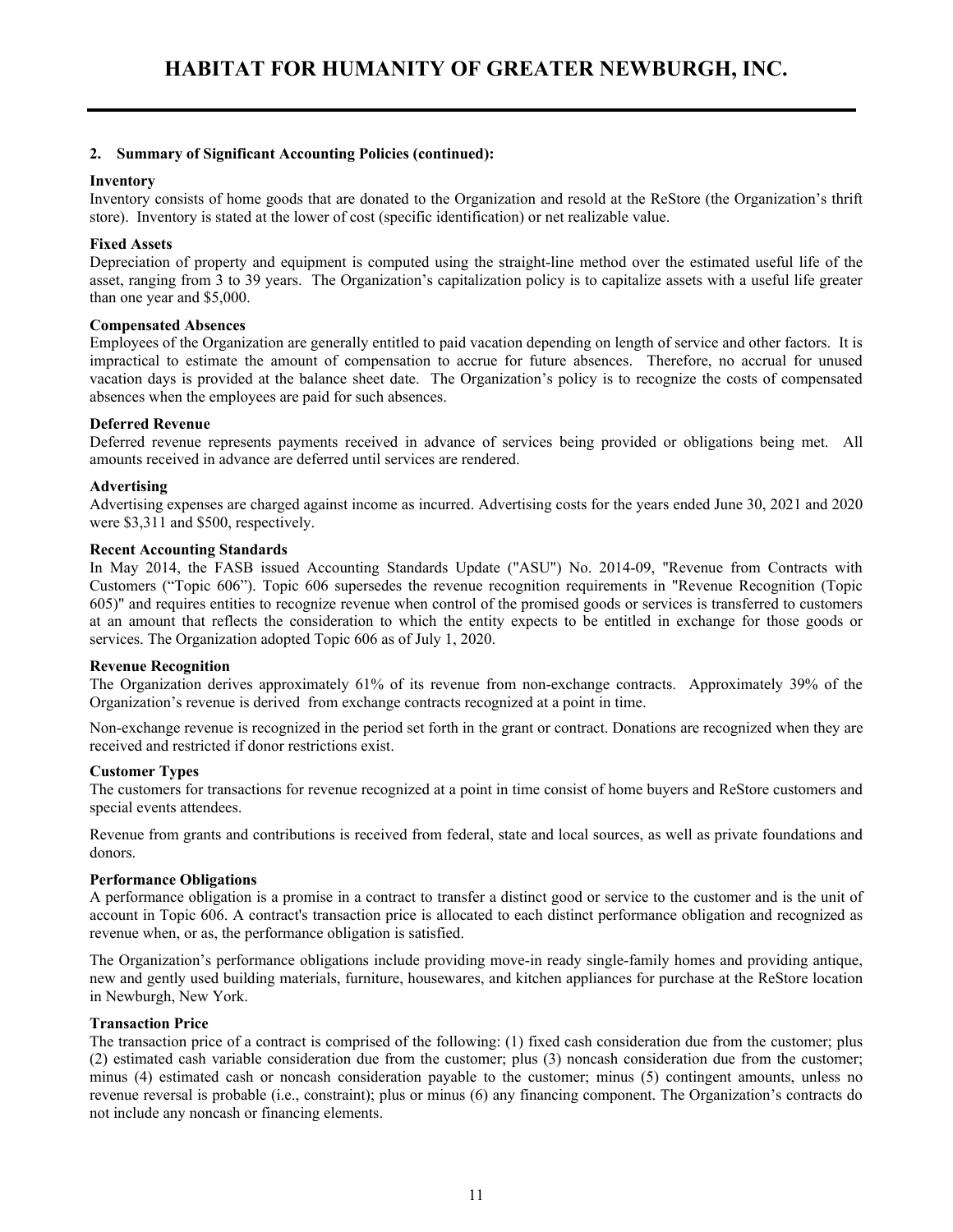### **2. Summary of Significant Accounting Policies (continued):**

Homes prices are determined at fair market value and adjusted for subsidies provided by Habitat for Humanity based on the home buyer's income.

ReStore items are sold at 50-90% off retail prices as inventory is 100% donated or salvaged. ReStore's purpose is to provide low-cost materials and furnishings as part of the Organization's mission.

## **Disaggregation of Revenue from Contracts with Customers**

| As of June 30                                        | 2021      |
|------------------------------------------------------|-----------|
| Non-Exchange Contracts                               | 1,559,625 |
| Performance Obligations Satisfied at a Point in Time | 1,005,818 |
| Total                                                | 2,565,443 |

## **Impact of Topic 606 Adoption**

The adoption of this ASU did not have a significant impact on the Organization's financial statements. Based on the Organization's evaluation process and review of its contracts with customers, the timing and amount of revenue recognized previously is consistent with how revenue is recognized under the new standard.

## **Income Taxes**

The Organization files an annual 990 as a tax-exempt organization under Section  $501(c)(3)$  of the Internal Revenue Code. As such, no federal or New York State taxes are paid by the Organization. The Organization has been classified as an entity that is not a private foundation within the meaning of Section 509 (a) and qualifies for deductible contributions as provided in Section 170 (b) $(1)(A)(vi)$ .

The Organization adopted the provisions of accounting principles generally accepted in the United States of America regarding accounting for uncertain tax positions. Management evaluated the Organization's tax positions and concluded that the Institute had taken no uncertain tax positions that would require adjustment to the financial statements in order to comply with the provisions of this guidance. With few exceptions, the Organization is no longer subject to income tax examinations by the federal, state or local tax authorities for years prior to 2018.

## **Paycheck Protection Program Loan**

The Organization accounts for its Paycheck Protection Program ("PPP") Loan as a financial liability in accordance with FASB ASC 470 Debt. See Note 14.

## **3. Cash and Cash Equivalents:**

Cash and cash equivalents consisted of the following:

| As of June 30 |    | 2021    |   | 2020    |
|---------------|----|---------|---|---------|
| Cash in Banks | \$ | 468,057 | J | 377,941 |
| Escrow        |    | 3,000   |   | 7,500   |
| Petty Cash    |    | 500     |   | 500     |
|               | ۰D | 471,557 | J | 385,941 |

## **4. Equity Securities:**

The following is a summary of the Organization's investment in equity securities:

|                     |        |   | <b>Unrealized</b> | Unrealized     | <b>Fair Market</b> |
|---------------------|--------|---|-------------------|----------------|--------------------|
| As of June 30, 2021 | Cost   |   | Gain              | (Loss)         | Value              |
| Mutual Funds        | 7.243  | S | 1,177             | $\blacksquare$ | 8.420              |
| <b>Stocks</b>       | 10.991 |   | 1.198             | (679)          | 11.510             |
|                     | 18.234 |   | 2.375             | (679)          | 9.930              |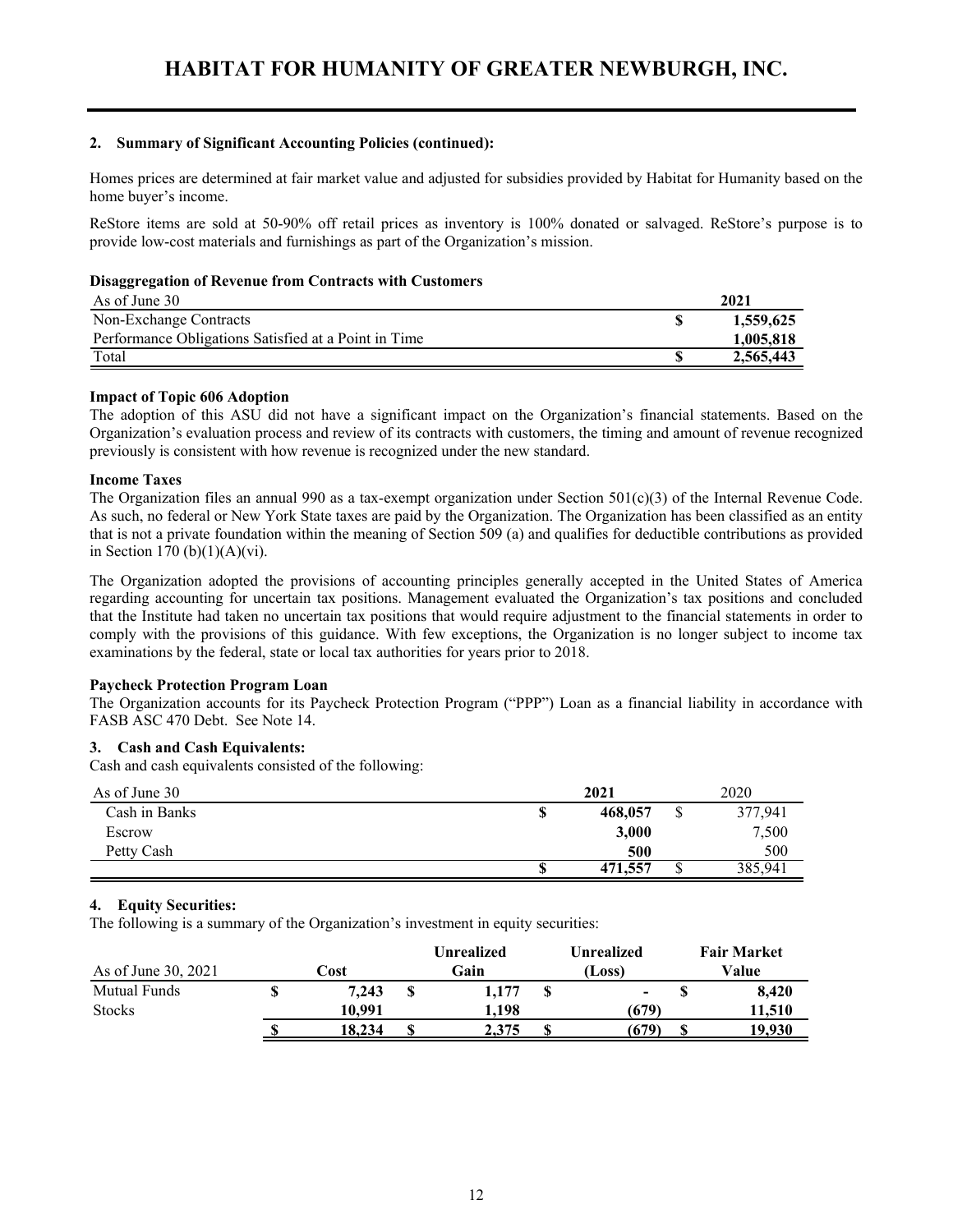## **4. Equity Securities (continued):**

|                     |      | Unrealized | Unrealized | <b>Fair Market</b> |
|---------------------|------|------------|------------|--------------------|
| As of June 30, 2020 | `ost | Gain       | (Loss)     | Value              |
| <b>Stocks</b>       | 099  | 138        | (816       | 4.42 <sub>1</sub>  |

### **5. Fair Value Measurements:**

The estimated carrying and fair values of the Organization's financial instruments are as follows:

|                     |   | Carrying | <b>Estimated Fair</b> |                       |
|---------------------|---|----------|-----------------------|-----------------------|
| As of June 30, 2021 |   | Value    | Value                 |                       |
| <b>Mutual Funds</b> | S | 7,243    | -S                    | 8,420                 |
| <b>Stocks</b>       |   | 10,991   |                       | 11,510                |
|                     |   | 18,234   |                       | 19,930                |
|                     |   | Carrying |                       | <b>Estimated Fair</b> |
| As of June 30, 2020 |   | Value    |                       | Value                 |
| <b>Stocks</b>       |   | 5,099    |                       | 4,421                 |

The fair value of the equity securities is based on quoted market rates.

Accounting principles generally accepted in the United States of America establishes a framework for measuring fair value. That framework provides a fair value hierarchy that prioritizes the inputs to the valuation techniques used to measure fair value. The hierarchy gives the highest priority to unadjusted quoted prices in active markets for identical assets or liabilities (Level 1 measurements) and lowest priority to unobservable inputs (Level 3 measurements). The three levels of the hierarchy are described below:

Level 1: Quoted market prices in active markets for identical assets or liabilities.

Level 2: Observable market based inputs or unobservable inputs that are corroborated by market data.

Level 3: Unobservable inputs that are not corroborated by market data.

To determine the appropriate levels, the Organization performed a detailed analysis of the assets and liabilities that are subject to fair market value measurement in accordance with accounting principles generally accepted in the United States of America.

For the year ended June 30, 2021, the application of valuation techniques applied to similar assets and liabilities has been consistent.

| As of June 30, 2021 | Total  | <b>Level 1</b> |   | Level 2                  | Level 3 |
|---------------------|--------|----------------|---|--------------------------|---------|
| <b>Mutual Funds</b> | 8,420  | 8,420          | S | $\overline{\phantom{a}}$ |         |
| <b>Stocks</b>       | 11,510 | 11,510         |   |                          |         |
| Total               | 19.930 | 19.930         |   | -                        |         |
|                     |        |                |   |                          |         |
| As of June 30, 2020 | Total  | <b>Level 1</b> |   | Level 2                  | Level 3 |
| <b>Stocks</b>       | 4.421  | 4.421          |   | $\overline{\phantom{0}}$ |         |

## **6. Accounts Receivable:**

The Organization's accounts receivable consists of the following:

| As of June 30       | 2021   |     | 2020    |
|---------------------|--------|-----|---------|
| Accounts Receivable | 57,884 |     | 201,098 |
| Grants Receivable   | 35,000 |     | 35,000  |
|                     | 92,884 | ۲IJ | 236,098 |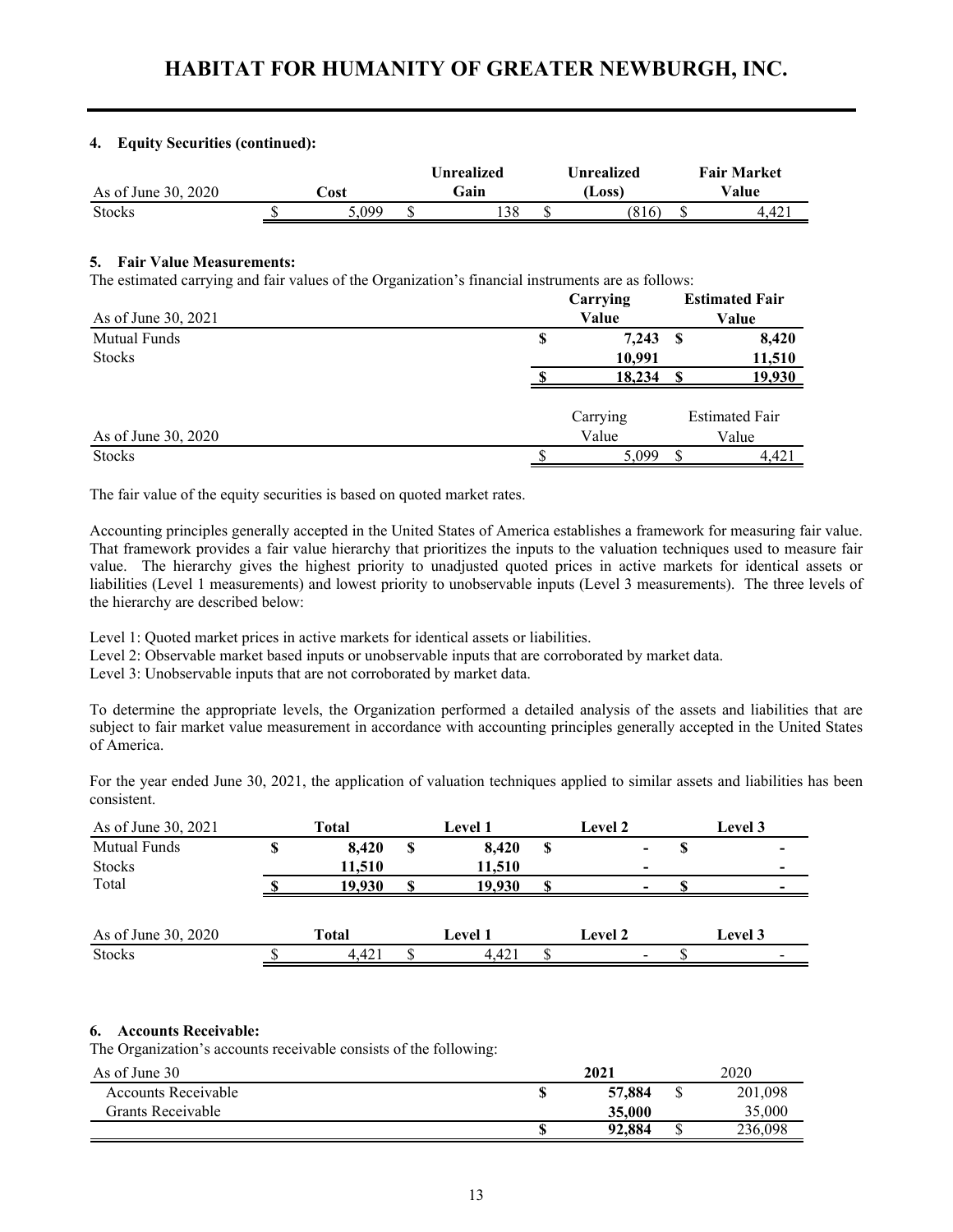## **7. Construction in Progress:**

 Construction in progress for all projects includes all direct costs for land, materials and professional services, and the estimated or actual fair market value of donated items such as land, materials, and professional services. All direct recorded costs of individual projects are transferred to construction costs when the title transfers to the homeowner.

| 30<br>-01<br>June<br>As                 | 2021 |                    |  | 2020                       |  |
|-----------------------------------------|------|--------------------|--|----------------------------|--|
| $ -$<br>Houses<br>Inder<br>Jonstruction |      | o co<br>698<br>80. |  | 44<br>$\cdot \cdot$<br>TO. |  |

## **8. Mortgage Loans Administration:**

Mortgage loans are currently managed by Walden Savings Bank, an experienced loan servicer providing the tasks of payment collection, processing and remittance, delinquency notices, escrow administration, 1098 reporting, and other backoffice functions necessary in effectively administering a loan. The Organization records principal payments and escrow deficits when they are receivable or payable to Walden Savings Bank.

## **9. Mortgage Loans Receivable:**

Mortgage loans receivable consist of non-interest-bearing loans to homeowners which are secured by real estate and payable in monthly installments over the lives of the respective mortgages. These non-interest-bearing mortgages are recorded at their net realizable value and have been discounted based upon a 7% rate at the inception of each mortgage. Utilizing the effective interest rate method, this discount is recognized as interest income over the term of the mortgage. The homeowners' monthly mortgage payments go into a revolving fund for the Organization that is used to build more houses.

In addition, a second lien is placed against the home that is equal to the difference between the cost of construction and the appraised value and/or the difference between the sales price and the mortgage. Repayment of the second lien is only required in the event of a resale or a refinance and is forgiven at 10% a year. All proceeds from the second mortgage realization are recorded as income in the period collected.

Certain funds provided by local government or institutional investors would be required to be repaid to the donating government or institution in the event the project for which the funds were provided is sold by the homeowner within a specified time period, between 5 and 30 years. These contingent obligations of the homeowners range from approximately \$5,000 to \$65,000 and are documented in the form of silent second liens, third trust deeds, mortgages, and deed restrictions.

| As of June 30                                                        | 2021   | 2020        |
|----------------------------------------------------------------------|--------|-------------|
| 0.00% mortgage receivable, due in monthly payments of \$170, through |        |             |
| April 2024, collateralized by real estate<br>S                       | 8,595  | \$<br>9,982 |
| 0.00% mortgage receivable, due in monthly payments of \$212, through |        |             |
| May 2024, collateralized by real estate                              | 10,847 | 12,564      |
| 0.00% mortgage receivable, due in monthly payments of \$250, through |        |             |
| September 2025, collateralized by real estate                        | 13,858 | 15,976      |
| 0.00% mortgage receivable, due in monthly payments of \$295, through |        |             |
| June 2026, collateralized by real estate                             | 18,606 | 21,441      |
| 0.00% mortgage receivable, due in monthly payments of \$262, through |        |             |
| June 2024, collateralized by real estate                             | 10,361 | 12,882      |
| 0.00% mortgage receivable, due in monthly payments of \$411, through |        |             |
| March 2026 collateralized by real estate                             | 30,384 | 33,303      |
| 0.00% mortgage receivable, due in monthly payments of \$289, through |        |             |
| June 2026, collateralized by real estate                             | 18,811 | 20,886      |
| 0.00% mortgage receivable, due in monthly payments of \$178, through |        |             |
| January 2021, collateralized by real estate                          | 1,387  | 3,350       |
| 0.00% mortgage receivable, due in monthly payments of \$147, through |        |             |
| March 2022, collateralized by real estate                            | 3,380  | 4,849       |
| 0.00% mortgage receivable, due in monthly payments of \$246, through |        |             |
| November 2031, collateralized by real estate                         | 33,014 | 33,679      |
| 0.00% mortgage receivable, due in monthly payments of \$186, through |        |             |
| January 2024, collateralized by real estate                          | 8,713  | 10,146      |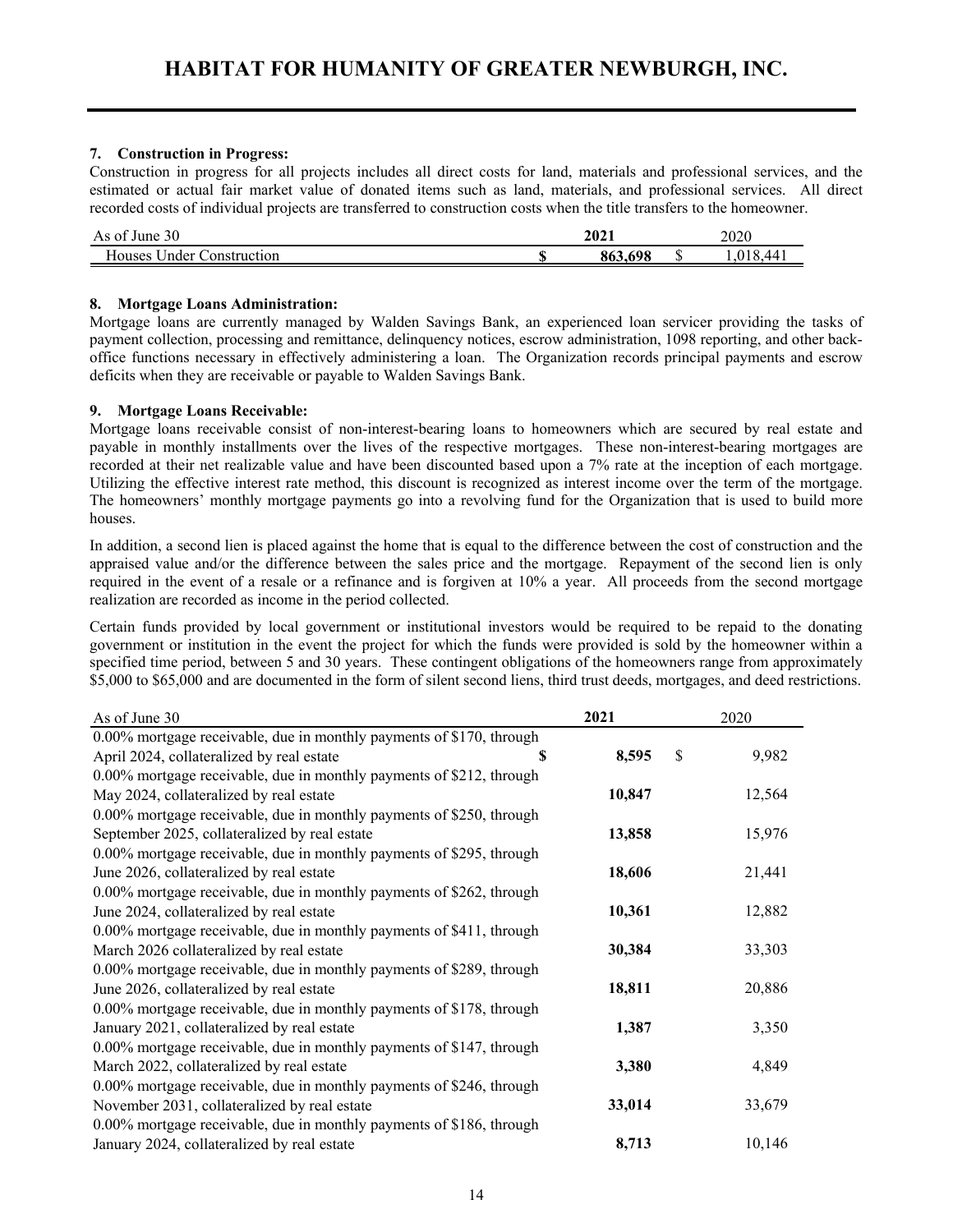## **9. Mortgage Loans Receivable (continued):**

| 0.00% mortgage receivable, due in monthly payments of \$301, through |        |        |
|----------------------------------------------------------------------|--------|--------|
| April 2025, collateralized by real estate                            | 18,840 | 21,052 |
| 0.00% mortgage receivable, due in monthly payments of \$355, through |        |        |
| August 2026, collateralized by real estate                           | 23,515 | 26,234 |
| 0.00% mortgage receivable, due in monthly payments of \$262, through |        |        |
| May 2024, collateralized by real estate                              | 9,954  | 15,392 |
| 0.00% mortgage receivable, due in monthly payments of \$248, through |        |        |
| November 2031, collateralized by real estate                         | 33,295 | 33,866 |
| 0.00% mortgage receivable, due in monthly payments of \$176, through |        |        |
| April 2020, collateralized by real estate                            |        | 1,705  |
| 0.00% mortgage receivable, due in monthly payments of \$355, through |        |        |
| May 2026, collateralized by real estate                              | 27,444 | 29,333 |
| 0.00% mortgage receivable, due in monthly payments of \$195, through |        |        |
| March 2022, collateralized by real estate                            | 4,699  | 6,482  |
| 0.00% mortgage receivable, due in monthly payments of \$262, through |        |        |
| June 2023, collateralized by real estate                             | 10,158 | 12,506 |
| 0.00% mortgage receivable, due in monthly payments of \$378, through |        |        |
| March 2031, collateralized by real estate                            | 52,562 | 53,319 |
| 0.00% mortgage receivable, due in monthly payments of \$265, through |        |        |
| September 2024, collateralized by real estate                        | 11,639 | 13,358 |
| 0.00% mortgage receivable, due in monthly payments of \$339, through |        |        |
| August 2027, collateralized by real estate                           | 27,065 | 29,153 |
| 0.00% mortgage receivable, due in monthly payments of \$147, through |        |        |
| June 2023, collateralized by real estate                             |        | 5,335  |
| 0.00% mortgage receivable, due in monthly payments of \$201, through |        |        |
| October 2025, collateralized by real estate                          | 11,414 | 12,847 |
| 0.00% mortgage receivable, due in monthly payments of \$234, through |        |        |
| October 2031, collateralized by real estate                          | 31,328 | 31,873 |
| 0.00% mortgage receivable, due in monthly payments of \$355, through |        |        |
| December 2027, collateralized by real estate                         | 29,517 | 31,802 |
| 0.00% mortgage receivable, due in monthly payments of \$276, through |        |        |
| March 2031, collateralized by real estate                            | 38,246 | 38,861 |
| 0.00% mortgage receivable, due in monthly payments of \$408, through |        |        |
| February 2026, collateralized by real estate                         | 29,719 | 32,653 |
| 0.00% mortgage receivable, due in monthly payments of \$362, through |        |        |
| April 2025, collateralized by real estate                            | 22,421 | 25,311 |
| 0.00% mortgage receivable, due in monthly payments of \$181, through |        |        |
| February 2024, collateralized by real estate                         | 8,761  | 10,263 |
| 0.00% mortgage receivable, due in monthly payments of \$234, through |        |        |
| April 2024, collateralized by real estate                            | 10,966 | 13,590 |
| 0.00% mortgage receivable, due in monthly payments of \$335, through |        |        |
| January 2026, collateralized by real estate                          | 24,345 | 26,570 |
| 0.00% mortgage receivable, due in monthly payments of \$454, through |        |        |
| February 2031, collateralized by real estate                         | 62,932 | 63,688 |
| 0.00% mortgage receivable, due in monthly payments of \$200, through |        |        |
| June 2031, collateralized by real estate                             | 28,570 | 28,766 |
| 0.00% mortgage receivable, due in monthly payments of \$268, through |        |        |
| April 2025, collateralized by real estate                            | 16,568 | 18,703 |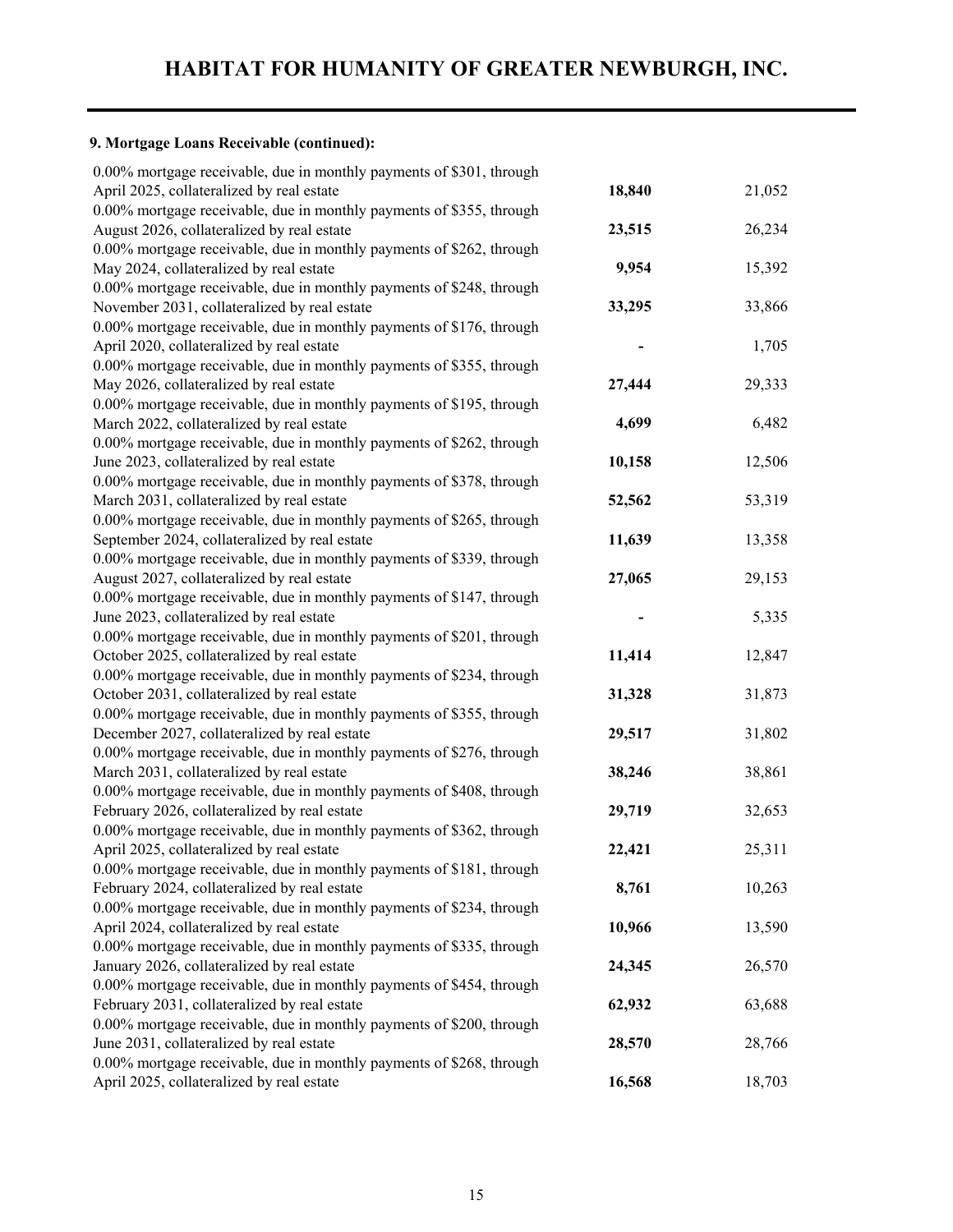## **9. Mortgage Loans Receivable (continued):**

| 0.00% mortgage receivable, due in monthly payments of \$262, through |                     |               |
|----------------------------------------------------------------------|---------------------|---------------|
| May 2023, collateralized by real estate                              | 9,955               | 12,317        |
| 0.00% mortgage receivable, due in monthly payments of \$315, through |                     |               |
| May 2027, collateralized by real estate                              | 29,093              | 29,948        |
| 0.00% mortgage receivable, due in monthly payments of \$290, through |                     |               |
| October 2031, collateralized by real estate                          | 38,637              | 39,438        |
| 0.00% mortgage receivable, due in monthly payments of \$151, through |                     |               |
| December 2031, collateralized by real estate                         | 20,398              | 20,764        |
| 0.00% mortgage receivable, due in monthly payments of \$192, through |                     |               |
| August 2022, collateralized by real estate                           | 2,569               | 4,938         |
| 0.00% mortgage receivable, due in monthly payments of \$311, through |                     |               |
| April 2031, collateralized by real estate                            | 43,630              | 44,072        |
| 0.00% mortgage receivable, due in monthly payments of \$193, through |                     |               |
| March 2024, collateralized by real estate                            | 9,322               | 11,048        |
| 0.00% mortgage receivable, due in monthly payments of \$369, through |                     |               |
| July 2032, collateralized by real estate                             | 52,898              | 53,483        |
| 0.00% mortgage receivable, due in monthly payments of \$179, through |                     |               |
| July 2027, collateralized by real estate                             | 15,656              | 16,268        |
|                                                                      | 914,072             | 993,996       |
| Less: Current Receivable                                             | 135,813             | 140,037       |
| Long-Term Portion                                                    | 778,259<br><b>S</b> | \$<br>853,959 |

Aggregate maturities required on notes receivable at June 30, 2021 are due in future years as follows:

| 2022                       | \$<br>135,813           |
|----------------------------|-------------------------|
| 2023                       | 132,474                 |
| 2024                       | 128,393                 |
| 2025                       | 123,205                 |
| 2026                       | 108,258                 |
| Thereafter                 | 864,685                 |
|                            | 1,492,828               |
| Less: Unamortized Discount | 578,756                 |
| Net Mortgage Receivable    | 914,072<br>$\mathbf{s}$ |

## **10. Short-Term Borrowing:**

The Organization's short-term borrowing consisted of the following:

| As of June 30                                               | 2021 | 2020    |
|-------------------------------------------------------------|------|---------|
| Line of credit with M&T Bank payable with interest at prime |      |         |
| plus $1.00\%$ (3.25% at June 30, 2021 and 2020)             |      | 300.000 |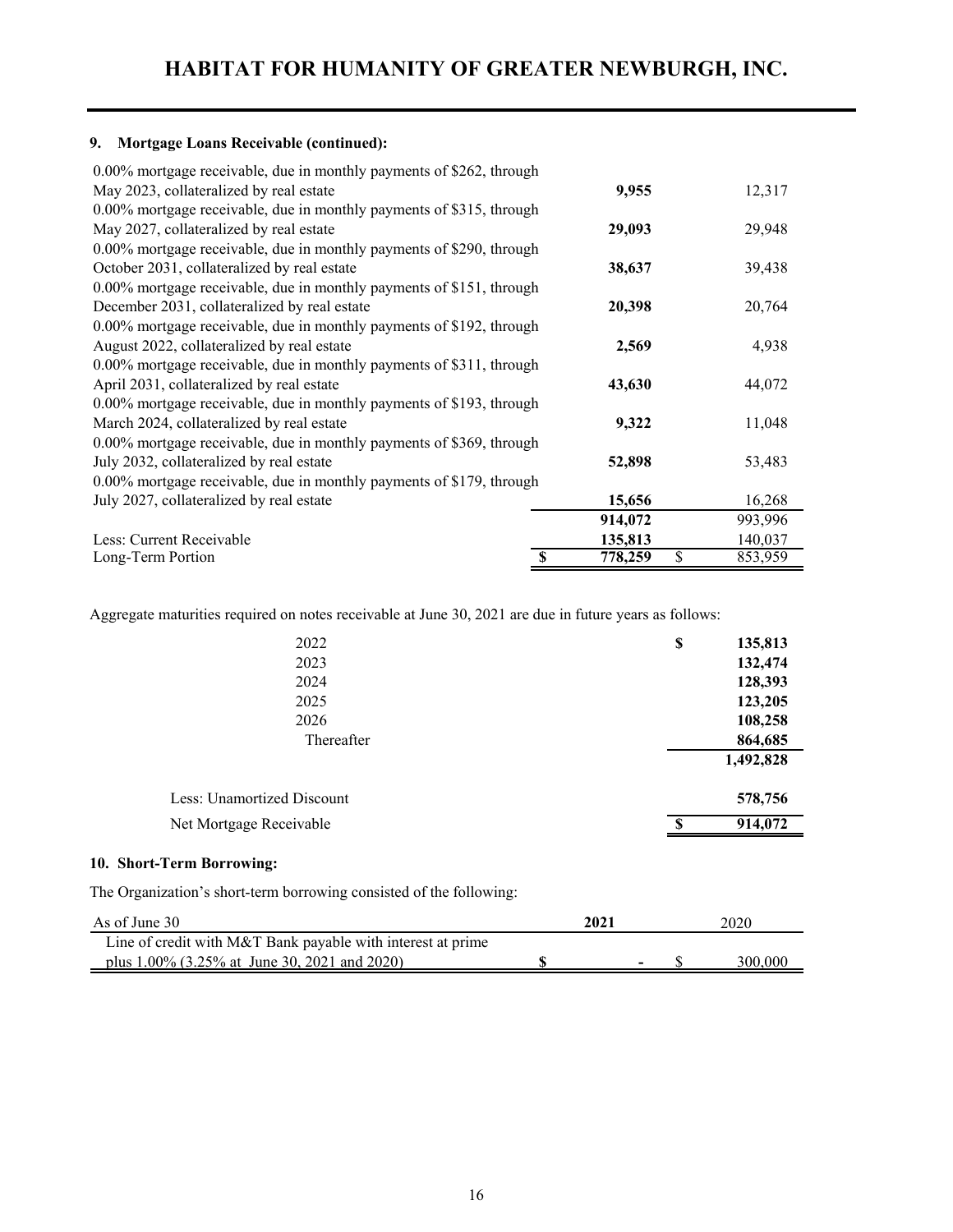## **11. Pledged Assets and Long-Term Debt:**

Pledged assets and long-term debt consisted of the following:

| As of June 30                                                                                                                                     |   | 2021    |   | 2020    |
|---------------------------------------------------------------------------------------------------------------------------------------------------|---|---------|---|---------|
| 5.99% note payable, due in monthly payments of \$928 including<br>interest, through November 2021, collateralized by Isuzu<br><b>Box Truck</b>    | S | 4.570   | S | 15.934  |
| 4.38% note payable, due in monthly payments of \$7,447 including<br>interest, through August 2021, collateralized by the Organization's<br>assets |   | 14,810  |   | 101.414 |
| 4.50% note payable, due in monthly payments of \$4,887 including                                                                                  |   |         |   |         |
| interest, through April 2030, collateralized by a building                                                                                        |   | 425,540 |   | 463,816 |
|                                                                                                                                                   |   | 444,920 |   | 581,164 |
| Less: Current Maturities                                                                                                                          |   | 59,678  |   | 135,719 |
| Long-Term Portion                                                                                                                                 |   | 385,242 |   | 445,445 |

Aggregate maturities required on long-term debt at June 30, 2021 are due in future years as follows:

| 2022       | \$<br>59,678  |
|------------|---------------|
| 2023       | 42,149        |
| 2024       | 44,085        |
| 2025       | 46,111        |
| 2026       | 48,229        |
| Thereafter | 204,668       |
|            | \$<br>444,920 |

#### **12. Deferred Revenue:**

The Organization receives in-kind contributions of building materials and contributed services meeting the IRS requirements for recognition. These goods and services are identified by specific housing projects and are recorded as deferred revenue of \$22,087 and \$63,960 as of June 30, 2021 and 2020, respectively.

The Organization also receives development assistance from the Newburgh Community Land Bank to assist with lead and asbestos abatement. These funds are identified to specific housing projects, recorded as Deferred Development Assistance and recognized at the time of the house sale. As of June 30, 2021, and 2020, there was deferred development assistance of \$200,568 and \$284,553 respectively.

#### **13. Refundable Advances:**

The County of Orange, Office of Community Development, the U.S. Department of Housing and Urban Development Neighborhood Stabilization Program and the Affordable Housing Corporation have provided funds to the Organization for the construction of various projects. These funds were recorded as refundable advances. These grants will only be repayable by the Organization in the event of non-compliance with any of the provisions of the agreement prior to transfer of the liability to the homeowner at closing. The nature of these grants is not fully realizable until the final recording after the closing and transfer of title to the homeowner. Orange County reported that this grant is still open and, therefore, these funds remain recorded as refundable advances.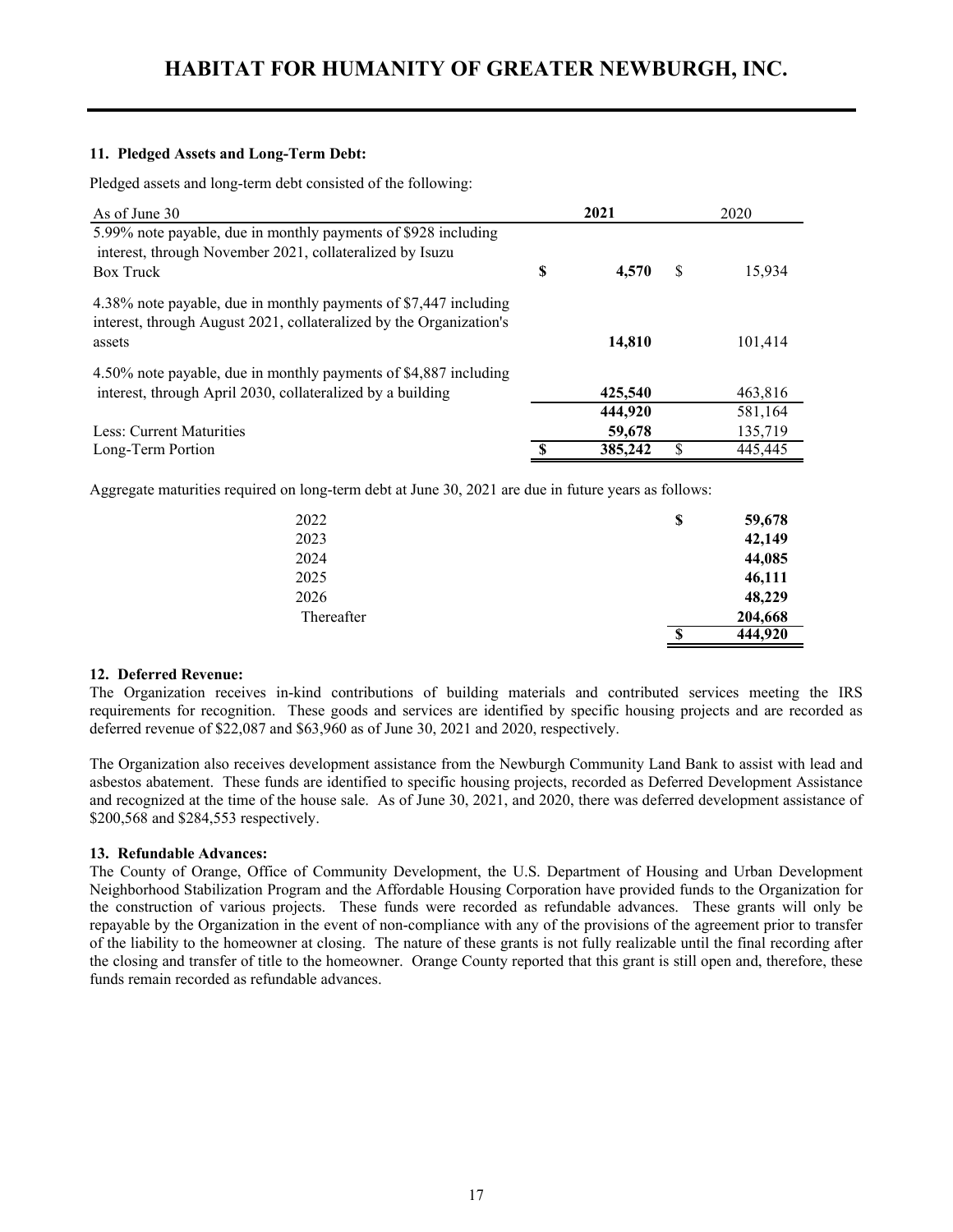## **14. Paycheck Protection Program Loans:**

During April 2020, the Organization received a Paycheck Protection Program ("PPP") loan of \$189,450 provided under the CARES Act in response to the economic impact of the COVID-19 global pandemic. The Organization received full forgiveness of this loan in March 2021. The loan forgiveness was recorded as income for the year ended June 30, 2021.

During March 2021, the Organization received a second PPP loan of \$183,761. The Organization may receive partial or full loan forgiveness if it maintains its employee head count and salary levels, and spends the loan proceeds on eligible expenditures, such as payroll and certain operating costs, over a specified covered period of time. As of June 30, 2021, the Organization had maintained its head count and salary levels and estimated that it had utilized 100% of the loan proceeds on expenditures that are eligible for loan forgiveness. Therefore, the Organization believes it is highly likely that the full loan will be forgiven within the next twelve months, at which time the liability will be released and income will be recognized to the extent of the amount forgiven. Any portion of the loan that is not forgiven will be payable with interest at 1%. The loan is uncollateralized and guaranteed by the Small Business Administration.

## **15. Operating Lease:**

The Organization leases retail space under a one-year lease with Brian Jo Lynn Holding Corp. The lease term is from October 1, 2020 to September 30, 2021 at a base rate of \$60,000 per year (\$5,000 per month) plus an allocation of taxes and utilities. The Organization has the option to renew the lease until September 30, 2022.

The total minimum commitment at June 30, 2021, under the lease, is due as follows: 2022 **\$ 15,000** 

**16. Related Party Transactions:**

The Organization annually remits a portion of its contributions without donor restrictions (excluding in-kind contributions) to the HFHI in the form of a tithe. For the years ended June 30, 2021 and 2020, the Organization tithed \$30,680 and \$24,948, respectively.

The Organization paid a U.S. Stewardship and Organizational Sustainability fee of \$7,500 to HFHI during the years ended June 30, 2021 and 2020.

The Organization paid a Supporting Affiliate fee of \$5,000 to Habitat for Humanity of NYS during the years ended June 30, 2021 and 2020.

Management has determined that the related parties are not variable interest entities subject to consolidation under accounting principles generally accepted in the United States of America.

#### **17. Reserve for House Completion – Board Designation:**

The Organization reserves a portion of its fund balance for the completion of projects that are currently in progress. As of June 30, 2021, and 2020, respectively, the value of this Board designation was \$1,473,929 and \$997,421.

## **18. In-Kind Contributions:**

Included in in-kind contributions are building materials and contributed services (meeting the IRS requirements for recognition) which have been donated to the Organization for use in the houses which are rehabilitated. During the fiscal years ended June 30, 2021 and 2020, respectively, the value of these in-kind contributions was recognized as \$48,111 and \$31,076. These gifts are recorded as deferred revenue until sale of the home.

Included in ReStore in-kind contributions are building materials, home goods, and furniture for the purpose of resale. During the fiscal years ended June 30, 2021 and 2020, respectively, the value of these in-kind contributions were \$467,451 and \$441,044.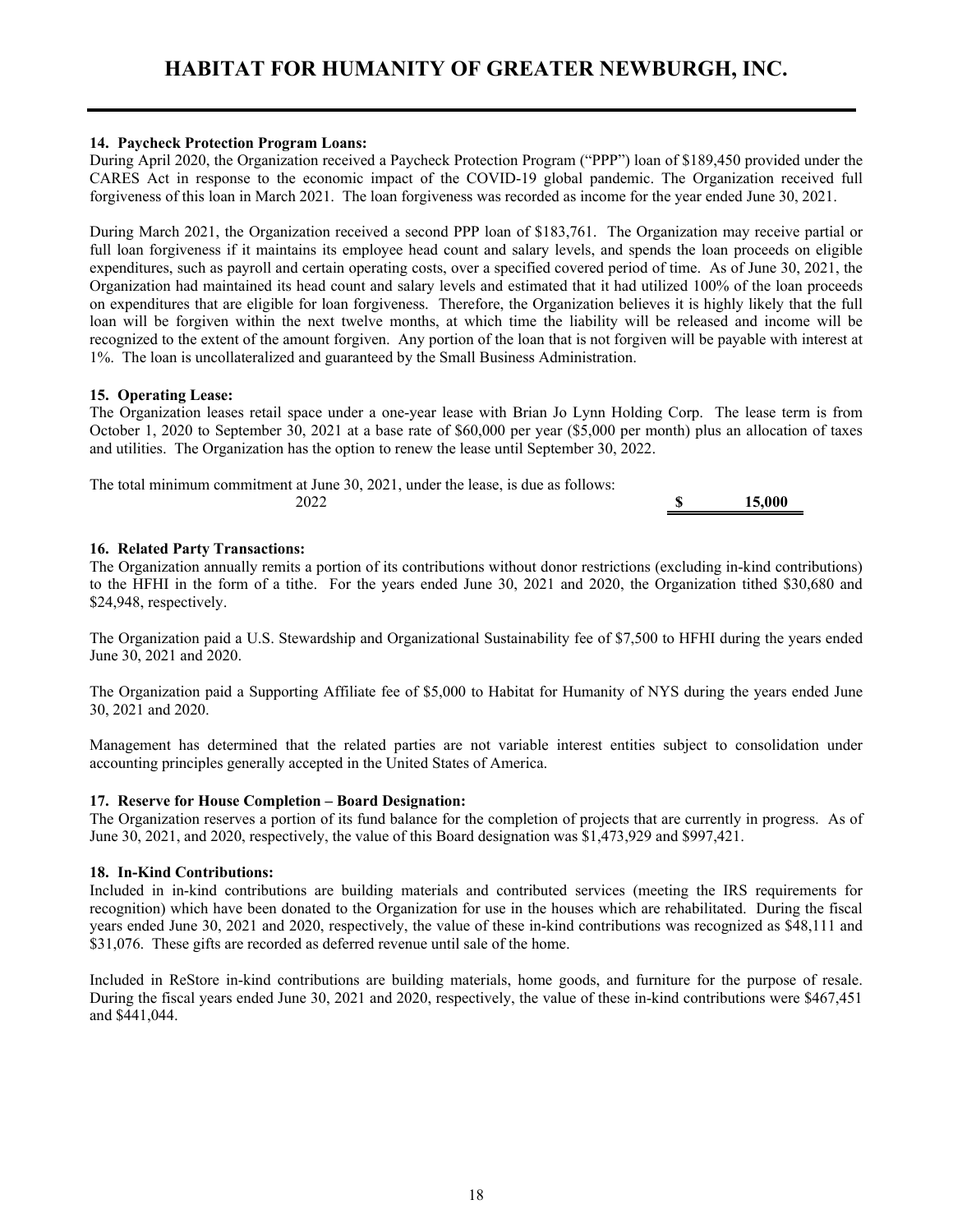## **19. Net Assets With Donor Restrictions:**

Net Assets with Donor Restrictions consisted of the following:

|                                                  |   |         |   | <b>RESTATED</b> |
|--------------------------------------------------|---|---------|---|-----------------|
| As of June 30                                    |   | 2021    |   | 2020            |
| Time Restrictions:                               |   |         |   |                 |
| Pledges, Net of Current Portion                  | S | 101,215 | S | 159,666         |
| <b>Dyson Foundation Grant</b>                    |   | 75,000  |   |                 |
| <b>Purpose Restrictions:</b>                     |   |         |   |                 |
| Homeowner Insurance Policy Claims                |   | 1,000   |   | 1,000           |
| <b>Strategic Planning</b>                        |   | 2,925   |   |                 |
| Cleaning and Personal Protective Equipment (PPE) |   | 281     |   |                 |
| Net Assets with Donor Restrctions                |   | 180.421 |   | 160.666         |

Net assets released from restrictions consisted of the following:

| For the Year Ended June 30                     |   | <b>RESTATED</b><br>2020 |   |       |
|------------------------------------------------|---|-------------------------|---|-------|
| Time Restrictions:                             |   |                         |   |       |
| Pledges, Net of Current Portion                | S | 58,451                  | S | 4,647 |
| <b>Dyson Foundation Grant</b>                  |   | 75,000                  |   |       |
| <b>Purpose Restrictions:</b>                   |   |                         |   |       |
| <b>Strategic Planning</b>                      |   | 4,875                   |   |       |
| Cleaning and PPE                               |   | 2.219                   |   |       |
| <b>Total Assets Released from Restrictions</b> |   | 140,545                 |   | 4 647 |

## **20. Retirement Plan:**

The Organization established a 401(k) retirement savings plan (tax deferred annuity) in December 2014 for its Employees. The Organization makes its employees aware of the plan, withholds voluntary contributions from paychecks and remits the contributions to an independent trustee. Each participant may contribute his or her eligible compensation on a pretax basis to the plan up to a maximum allowed by the IRC. The Organization contributed \$0 to the plan for the years ended June 30, 2021 and 2020.

## **21. Concentration of Credit Risk:**

The Organization maintains its cash in accounts which periodically exceed federally insured limits. It has not experienced any losses to date resulting from this policy.

## **22. Liquidity and Availability of Financial Resources:**

The following reflects the Organization's financial assets as of June 30, 2021 and 2020, reduced by amounts not available for general use because of contractual or donor-imposed restrictions within one year of June 30, 2021 and 2020.

|                                                                          |   |         |    | <b>RESTATED</b> |  |
|--------------------------------------------------------------------------|---|---------|----|-----------------|--|
| As of June 30                                                            |   | 2021    |    | 2020            |  |
| Financial Assets at Year-End                                             |   |         |    |                 |  |
| Cash and Cash Equivalents                                                | S | 471,557 | -S | 385,941         |  |
| <b>Equity Securities</b>                                                 |   | 19.930  |    | 4,421           |  |
| <b>Accounts Receivable</b>                                               |   | 92,884  |    | 236,098         |  |
| <b>Current Pledges Receivables</b>                                       |   | 170,753 |    | 152,141         |  |
| <b>Current Mortgage Receivables</b>                                      |   | 135,813 |    | 140,037         |  |
| Total Financial Assets at Year-End                                       |   | 890,937 |    | 918,638         |  |
| Less Those Unavailable for General Expenditures within one year, due to: |   |         |    |                 |  |
| <b>Donor Restrictions</b>                                                |   | 180,421 |    | 160,666         |  |
| House Deposits                                                           |   | 3,000   |    | 7,500           |  |
| Financial Assets Available to Meet Cash Needs for General                |   |         |    |                 |  |
| Expenditure Within One Year                                              | S | 707,516 |    | 750,472         |  |